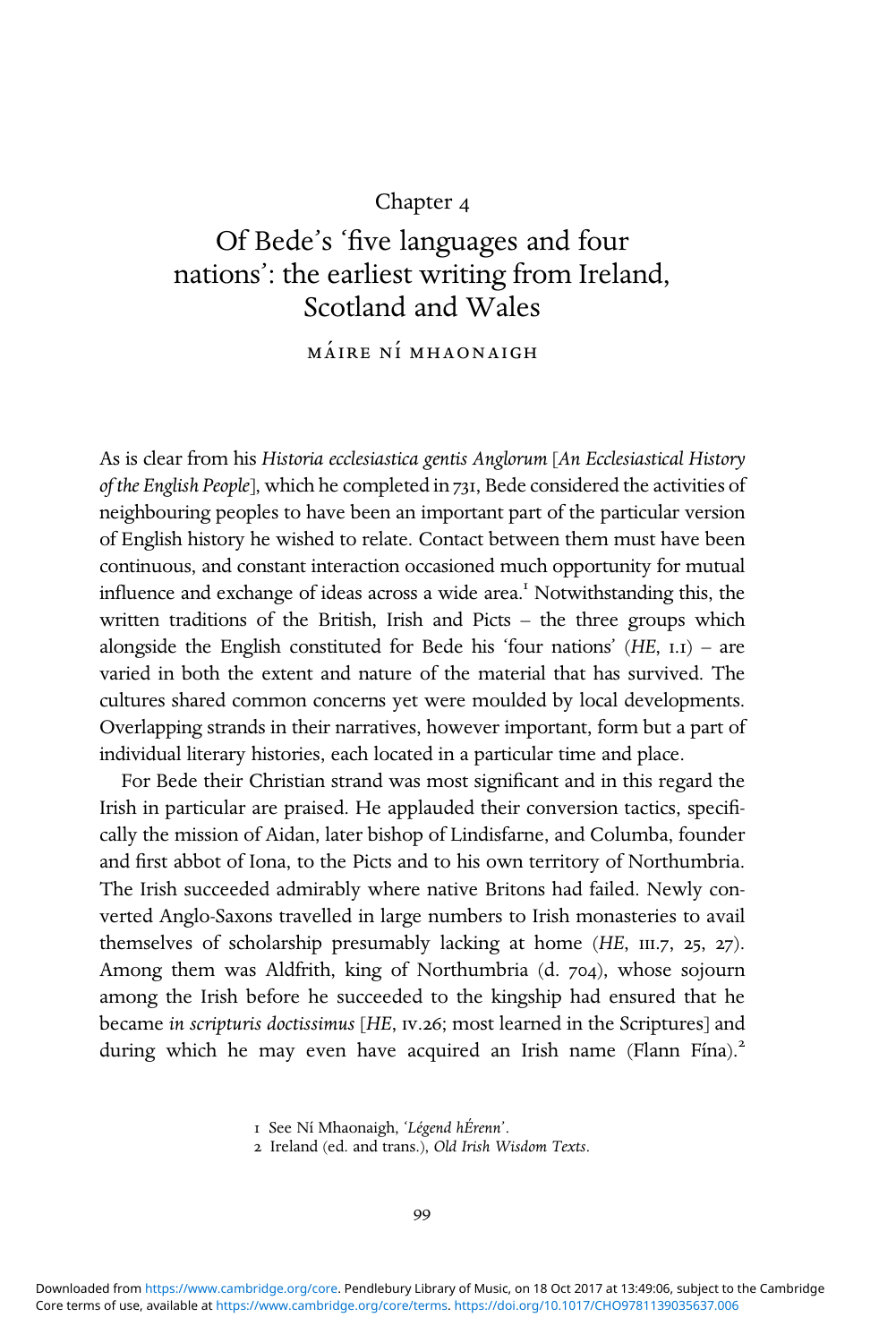Dealings with Irish leaders may also date from this period and it was on political business that Aldfrith was first visited by Adomnán, abbot of Iona, who sought out the Northumbrian king to plead for the release of Irish hostages who had been captured in a Saxon raid on Brega in the Irish midlands in 685. <sup>3</sup> Writing half a century or so later, Bede deemed these Irish contacts to have been of key importance; Irish influence in English ecclesiastical history is for him a major theme.<sup>4</sup>

Bede considers the English and the Irish alongside the other island peoples, the Britons and the Picts. Turned back from Ireland's shore by the Scoti (Irish), the Picts were advised by them to settle in the northern parts of Britain, since the native inhabitants occupied the southern parts. In time they were joined by migrating Irish who occupied Pictish territory. Bede is familiar with the term Dál Riata and rightly comments: 'nam lingua eorum daal partem significat' [HE, i.1; for in their language Dál signifies a part]. Moreover, he notes the linguistic distinctiveness of Britons and Picts, noting also, however, that the latter were united with their English, British and Irish counterparts in their study of God's truth and that a fifth language, Latin, 'quae meditatione scripturarum ceteris omnibus est facta communis' [though the contemplation of the Scriptures is in general use among them all].<sup>5</sup> In Bede's world, therefore, such disparate peoples were brought together by their common Christianity, and his concern with neighbouring regions is an important part of the account of the growth of the English Church he is seeking to impart.

As Bede's tantalizing glimpses of these peoples reveal, their influence on the English could be enduring and profound; they in turn were affected by the English in continuing, various ways. That evidence for such mutual interaction should be attested in the intellectual sphere which was controlled and directed by their common denominator, the Church, is only to be expected. Having the benefit of a mutually comprehensible learned language in Latin, scholars moved between ecclesiastical establishments, bringing with them books. That they exchanged ideas, as well as artistic and scribal techniques, both formally and informally, is evident. Indeed, such is the degree of

5 HE, i.1; see also Forsyth, 'Literacy in Pictland', pp. 41–2.

<sup>3</sup> Mac Airt and Mac Niocaill (eds. and trans.), Annals of Ulster, pp. 148–51 (685.2 and 687.5). On Adomnán's visit, see HE, III.26 and Adomnán, Life of Columba, ed. Anderson and Anderson, II.46. Moisl has interpreted the visit as one episode in a long, complex relationship between Bernician royalty and the northern Irish dynasty Uí Néill ('Bernician Royal Dynasty', pp. 120–4). See also T. Charles-Edwards, Early Christian Ireland, pp. 429–38.

<sup>4</sup> For an overview of ecclesiastical contacts between Ireland and England in the seventh and eighth centuries, see K. Hughes, 'Evidence for Contacts'.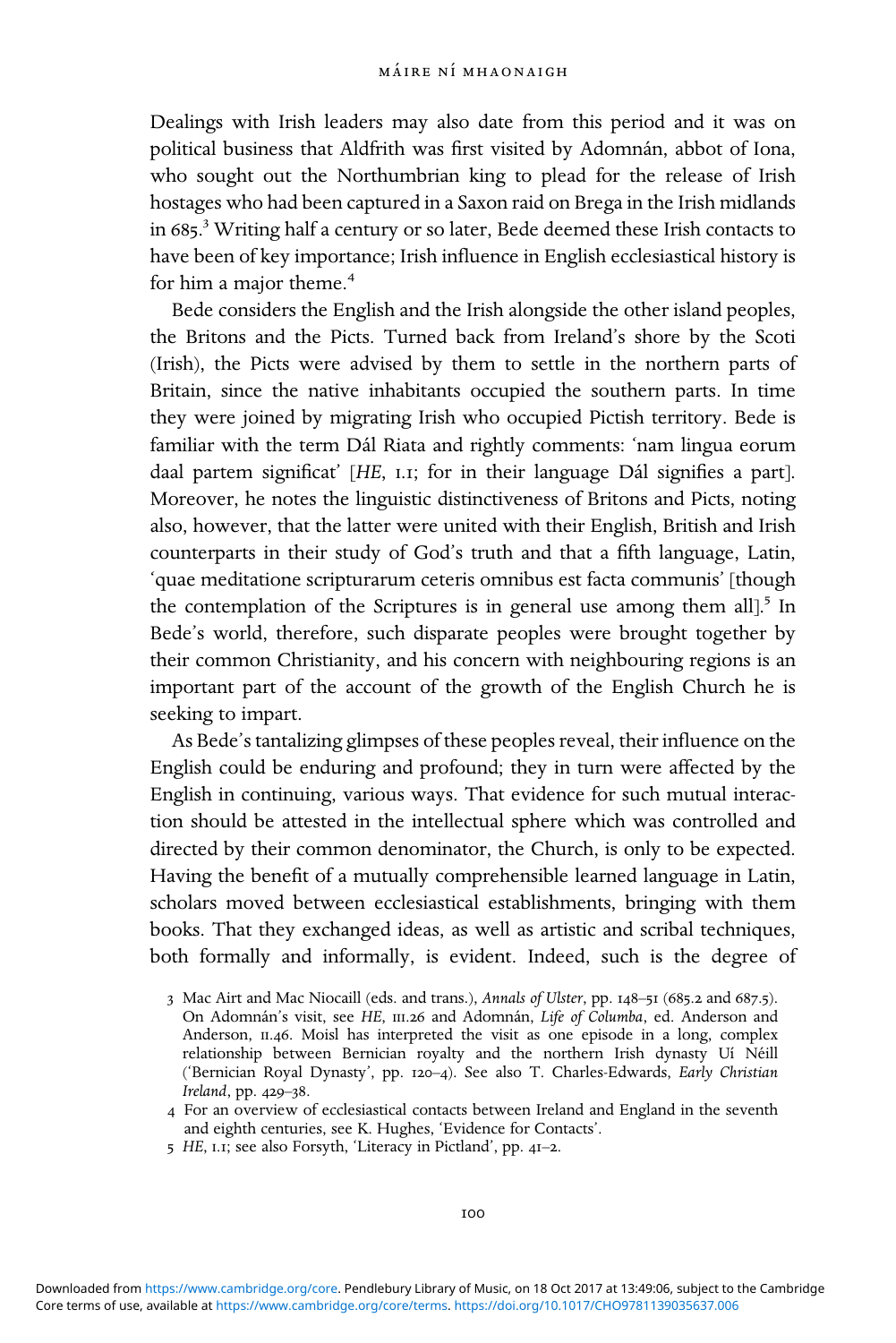homogeneity assumed between certain centres of production that debate now rages as to the precise place of origin of such illuminated Latin Gospel books as the late seventh-century Book of Durrow, the Lindisfarne Gospels of about 700, and the eighth-century masterpiece the Book of Kells.<sup>6</sup> Particular cultural features may well be apparent in some scriptoria stretching from parts of Ireland to Iona and further southwards to Northumbria; then as now, literary fashion may have ensured that certain traits became relatively widespread at a given time. Nonetheless, neither a shared academic endeavour nor regular contact could eliminate difference, even if to do so was considered desirable, an approach for which no evidence survives. Varying resources, as well as varied needs and interests, ensured that learned establishments placed their emphases in different spheres. Notwithstanding the overarching arm of a common Christian Church, in the world of literature and learning variety prevailed.

Comparison between different cultural regions, however, is often difficult to make, since survival of sources varies considerably from place to place. In terms of both range of date and sheer breadth of material, Anglo-Saxon England and Ireland are most closely comparable. By contrast, Scotland, in the sense of the territory now so defined, is relatively barren, despite the fact that the territory closest to Ireland, identified correctly by Bede as Dál Riata, formed a cultural continuum with its nearest neighbour, its people sharing a common language and heritage with the Irish.<sup>7</sup> Straddling both Irish and Scottish Dál Riata is the figure of one of Bede's heroes, St Columba, whose heartland was the island of Iona where he went on his departure from Ireland in 563.<sup>8</sup> The ties of the important monastery he founded there remained for some time with his homeland, and Colum Cille, as he is known in the vernacular, symbolizes the close cultural connections across the Northern Sea. His obscure elegy, Amrae Coluim Chille [Columba's Eulogy], attributed to Dallán Forgaill, was long considered to be the earliest datable poem in Irish to have survived.<sup>9</sup> While the core of the text may be from the late sixth or early seventh century, Jacopo Bisagni has shown that it was revised and enlarged in the ninth century.<sup>10</sup> Whatever its date, however, it is

<sup>6</sup> For a brief summary, see O'Sullivan, 'Manuscripts'.

<sup>7</sup> The argument that the close links reflected Irish migration to Dál Riata has been challenged by Ewan Campbell, who views the inhabitants of the latter territory as people who had always lived in what later became Scotland, sharing a language with their Irish neighbours (Saints and Sea-Kings, and 'Were the Scots Irish?').

<sup>8</sup> Mac Airt (ed. and trans.), Annals of Inisfallen, pp. 74–5.

<sup>9</sup> Stokes (ed. and trans.), 'Bodleian Amra Choluimb Chille'.

<sup>10</sup> Bisagni, 'Language and Date'.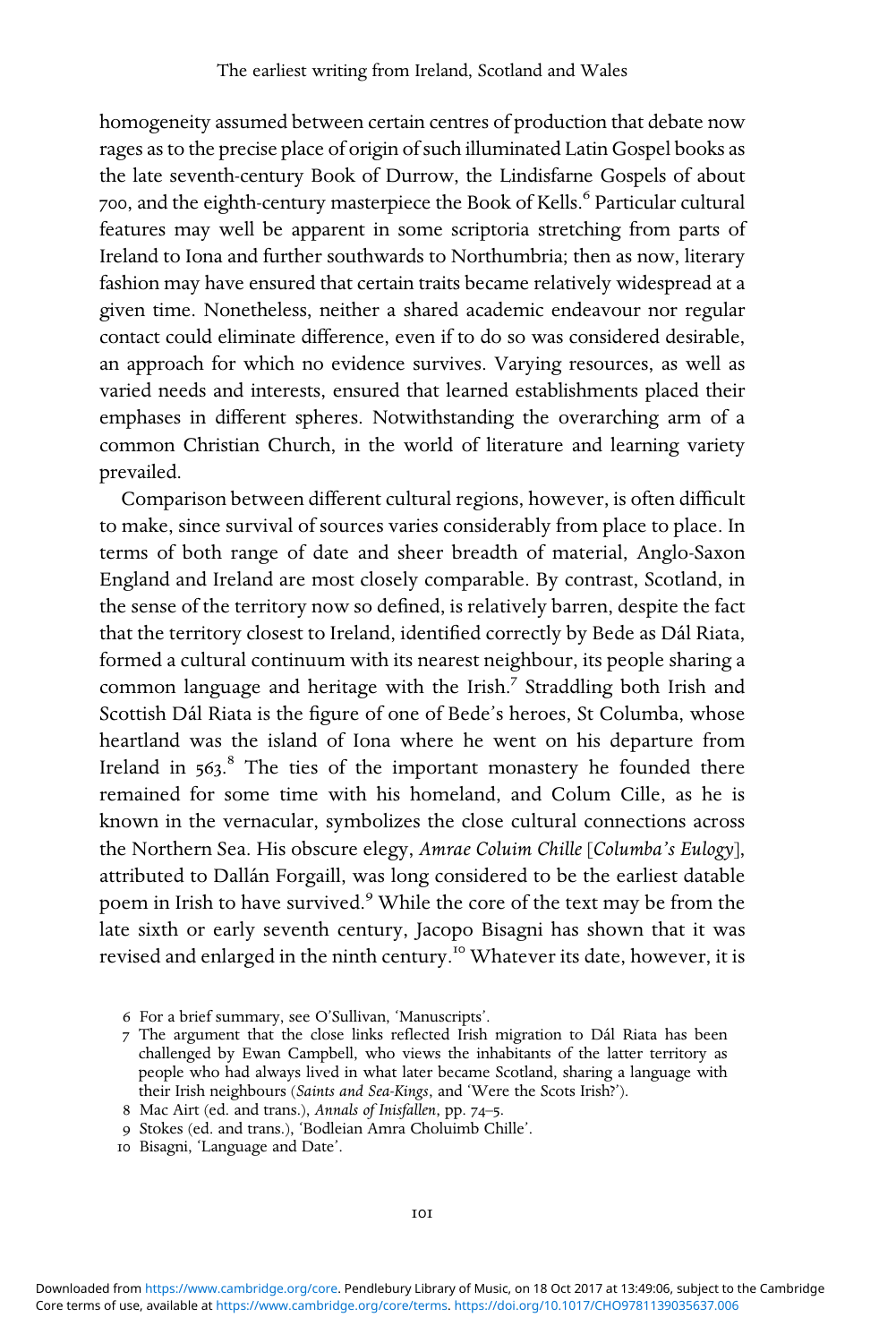specific about Columba's qualities as a scholar, noting his familiarity with patristic authors such as John Cassian, as well as his knowledge of legal, scriptural and astrological matters.<sup>11</sup> His 'serc léigind' [love of learning] is also deemed paramount in a pair of poems in praise of him ascribed to a later kinsman, Bécán mac Luigdech, which are likely to be seventh century in date.<sup>12</sup> On account of this learned zeal, 'léciss coicthiu, léciss caithri' [he abandoned battles, he abandoned fortresses].<sup>13</sup> His late seventh-century biographer, Adomnán, similarly alluded to his scholarly prowess<sup>14</sup> and he has been cited as the author of the polished abecedarian seventh-century hymn on Creation, Altus Prosator [The High Creator].<sup>15</sup> The attribution became established and forms part of the vernacular prefaces to the poem in the two copies preserved in the eleventh-century manuscript Liber Hymnorum.<sup>16</sup> That the poem is highly unlikely to have been composed by Columba, as Jane Stevenson has shown, $^{17}$  does not negate the fact that he had acquired a considerable scholarly reputation already in the century or so after his death. As the founder of a key centre of learning, Iona, it is not surprising that his name should be associated with some of the monastery's significant literary products even after his death.

A near contemporary copy of Columba's Vita by Admonán has survived in the hand of the early eighth-century scribe and abbot of Iona, Dorbéne.<sup>18</sup> It owes its survival, like many other (mainly Irish) manuscripts, to the fact that it was brought to the continent in the medieval period; it was in Reichenau in the thirteenth century and at an unknown period came to

- 11 'By his wisdom he made glosses clear. He fixed the Psalms, he made the books of Law known, those books Cassian loved. He won battles with gluttony. The books of Solomon, he followed them. Seasons and calculations he set in motion. He separated the elements according to figures among the books of the Law. He read mysteries and distributed the Scriptures among the schools, and he put together the harmony concerning the course of the moon, the course which it ran with the rayed sun, and the course of the sea' (T. O. Clancy (ed.), Triumph Tree, p. 104). See also Stokes (ed. and trans.), 'Bodleian Amra Choluimb Chille', pp. 253–9.
- 12 F. Kelly (ed. and trans.), 'Poem in Praise of Columb Cille' (the attribution to Bécán occurs in glosses to the text; in the title it is said to be the work of the better-known Dallán Forgaill: p. 2), and 'Tiughraind Bhécáin'. The reference to 'serc léigind' is in the latter poem, §18, p. 84.
- 13 F. Kelly (ed. and trans.), 'Tiughraind Bhécáin', §17, p. 84; earlier the poet claims that 'togó dánu' [he chose learning], §16, p. 84.
- 14 Adomnán, Life of Columba, ed. Anderson and Anderson, ii.8, 9, 44.
- 15 Ibid., p. xxxvi.
- 16 Bernard and Atkinson (eds. and trans.), Liber Hymnorum, vol. i, pp. 68–83.
- 17 J. Stevenson, 'Altus Prosator'.
- 18 On the evidence concerning Dorbéne's abbacy, see Herbert, Iona, Kells and Derry, p. 58. Dorbéne died in 713, five months after obtaining the abbacy, according to Mac Airt and Mac Niocaill (eds. and trans.), Annals of Ulster, pp. 168–9 (713.5).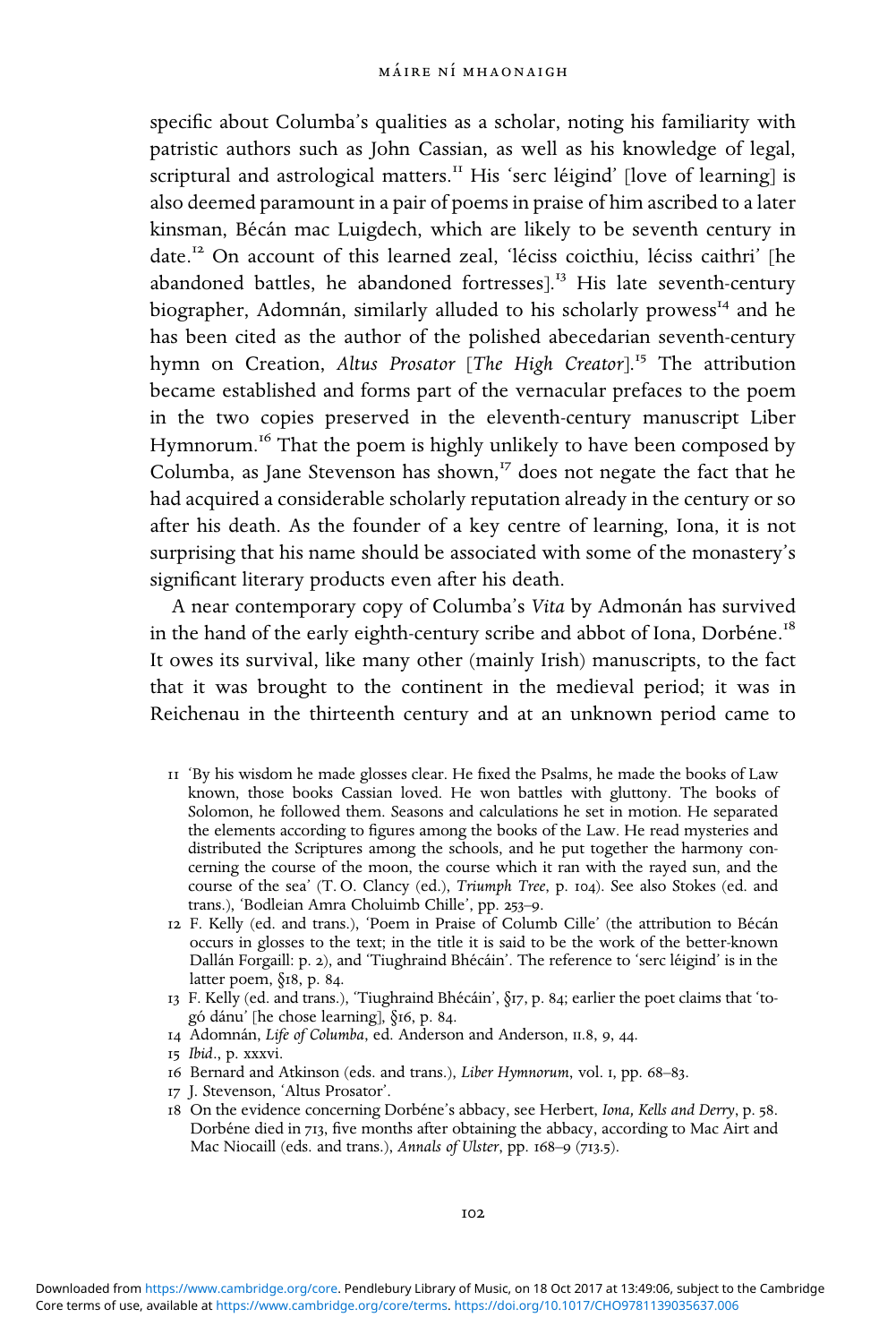Schaffhausen where it is still housed.<sup>19</sup> More remarkable still is the preservation of a Latin Gospel book, the Book of Deer, produced further east in Old Deer, Aberdeenshire, probably in the tenth century.<sup>20</sup> Best known for its twelfth-century additions in Latin and the vernacular,<sup>21</sup> the latter, concerned directly with the monastery of Deer, were written in a number of different hands and constitute the earliest direct evidence for Gaelic in Scotland.<sup>22</sup> The lack of companion codices led Kathleen Hughes to ask 'Where are the writings of early Scotland?' and in response to her own question she suggested that in this case absence of evidence really does imply evidence of absence and that little was written down.<sup>23</sup> This view has rightly been challenged, Patrick Sims-Williams noting that Scottish manuscripts were more likely to have been brought to Ireland where they could easily have perished, rather than to the continent. In addition, he adduces evidence suggesting that in the Anglo-Norman environment of the twelfth-century Scottish Church, 'Scottish writings may simply have ceased to be copied' and hence did not survive.<sup>24</sup> Bede, as we have seen, perceived no difference between the Picts, on the one hand, and the English, British and Irish on the other, in their study of Christian writings.<sup>25</sup> We may assume, therefore, that they too must have had books. The same author referred to King Nechtan 'admonitus ecclesiasticarum frequenti meditatione scripturarum' [having been convinced by his assiduous contemplation of ecclesiastical writings], as Katherine Forsyth has noted.<sup>26</sup> The texts that this eighthcentury Pictish ruler examined in detail, in their Scottish guise at least, must since have been lost.

Other traces of the writing produced by the inhabitants of the territories of what were once Dál Riata and Pictland are in fact extant. Annalistic texts, predominantly in Latin, the production of which was a preoccupation of the monastery of Iona from at least the middle of the seventh century, owe their survival to the fact that an 'Iona Chronicle' was brought to Ireland in the 740s and incorporated into the 'Chronicle of Ireland' from which many of the

- 19 Adomnán, Life of Columba, ed. Anderson and Anderson, p. liv.
- 20 Cambridge, University Library, MS li.6.32; on various aspects of the manuscript, see the articles in Forsyth (ed.), Studies on the Book of Deer.
- 21 Jackson, Gaelic Notes; Ó Maolalaigh, 'Scotticisation of Gaelic'.
- 22 Both 'Irish' and 'Gaelic' are terms used to describe the common literary language of early medieval Ireland and Scotland, with the former often used to denote texts of Irish provenance.
- 23 K. Hughes, 'Where Are the Writings of Early Scotland?'
- 24 Sims-Williams, 'Uses of Writing', p. 20.
- 25 HE, i.1 (this is noted by Forsyth, 'Literacy in Pictland', pp. 41–2).
- 26 HE, v.21 (Forsyth, 'Literacy in Pictland', p. 42).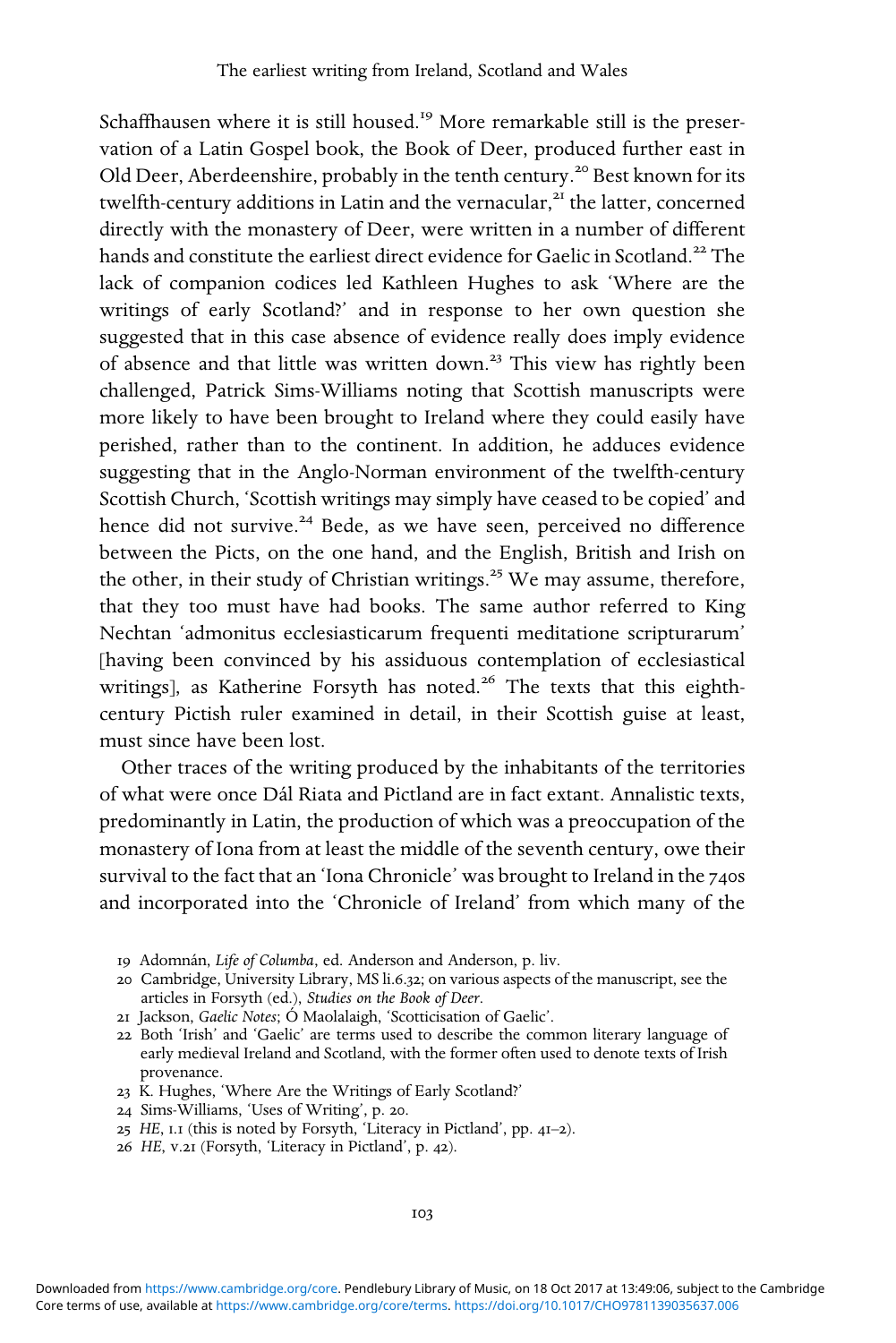extant Irish chronicles are derived.<sup>27</sup> Occasional later copies of earlier works have also survived. A late seventh-century date for the first draft of the political tract known as Senchas Fer nAlban has been postulated.<sup>28</sup> A genealogical survey of sorts, listing various peoples, its precise administrative purpose is not entirely clear and it has no known parallel.<sup>29</sup> Generically more familiar is a Pictish origin legend, Do Bunad Cruithnech: assigned a possible date range from the mid-ninth century to the mid-eleventh, it is difficult to determine the period to which its detailed division of the Pictish kingdom refers.<sup>30</sup> To these Latin and vernacular texts may be added a further linguistic layer towards the end of our period, since Norse appears to have become the language of Orkney and Shetland by the mid-ninth century.<sup>31</sup> Norse texts pertaining to these Scottish territories are late, however, and their provenance mainly Scandinavian.<sup>32</sup> Moreover, since Pictish itself has survived only in place names, the complex linguistic situation is not fully reflected in the few extant texts.

A further linguistic complexity lies in the fact that southern Scotland was Brittonic-speaking and that what some scholars would claim to be one of the oldest poems in Welsh, Y Gododdin, emanates from this precise territory.<sup>33</sup> A heroic elegy to the three hundred or so men from Manaw Gododdin, the area around the Firth of Forth, this poem, attributed to Aneirin, survives in a single thirteenth-century manuscript and is difficult to date.<sup>34</sup> This kingdom was one of a number of interconnected dynasties forming 'Yr Hen Ogledd' (The Old North), whose Brittonic dialect of Cumbric was closely related to what later became Welsh. Early material emanating from Gododdin and from the neighbouring regions of Rheged and Strathclyde may well have been transferred to Wales. The long, complex composition ascribed to Aneirin, as well as thematically related verse attributed to his sixth-century contemporary,

- 27 K. Hughes, Early Christian Ireland, pp. 115–22, building on Bannerman, 'Notes on the Scottish Entries'. This bald statement greatly oversimplifies a complex process, for which see Charles-Edwards (trans.), Chronicle of Ireland, vol. 1, pp. 1-59; and N. Evans, The Present and the Past.
- 28 Edited by Bannerman in Studies, pp. 27–156; see also Dumville, 'Ireland and North Britain'.
- 29 A. Woolf has termed it 'in part a sort of census document' (From Pictland to Alba, p. 7).
- 30 See, e.g., ibid., pp. 10–11; and Broun, 'Alba'.
- 31 Barnes, Norn Language.
- 32 For translations of a number of these, see T. O. Clancy (ed.), Triumph Tree, pp. 146–51, 164–76, 190–211, 215–35.
- 33 This is provocatively encapsulated by Jackson in his translation entitled The Gododdin: The Oldest Scottish Poem.
- 34 See further Chapter 26 below.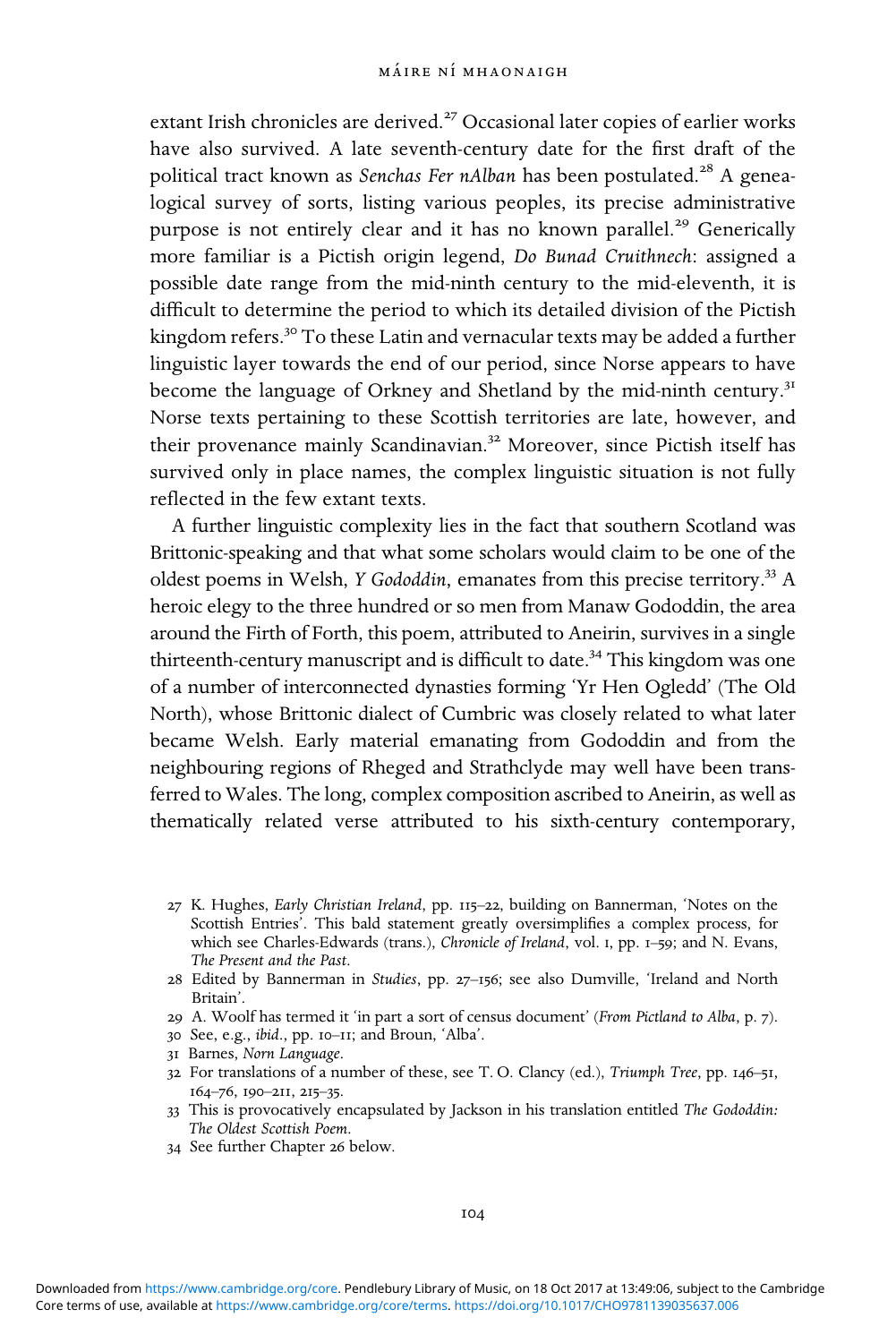Taliesin, bear the hallmarks of later work.<sup>35</sup> This is not to deny that literature was being produced in this area at an early period. Historia Brittonum [The History of the Britons], originally written in the ninth century, contains a wellknown passage referring to a flowering of poetry in the time of King Ida of Northumbria in the middle of the sixth century. Among the five poets named are Aneirin and Taliesin, who 'simul uno tempore in poemate brittannico claruerunt' [at one and the same time were renowned in British poetry].<sup>36</sup> Their precise connection with the powerful heroic verse bearing their names extant in later Welsh manuscripts must perforce remain unclear.

King Ida's contemporary, Gildas, also makes indirect reference to vernacular Welsh literature, objecting in his accustomed polemical tone to the fact that Maelgwn, king of Gwynedd, was the subject of panegyric. His concern is with eulogy of secular rulers, rather than with the language in which such flattery is given, $37$  and his incidental comments constitute valuable evidence for the production of praise poetry in Welsh in his time. Whether such verse was written down is another matter, but Welsh was certainly being committed to vellum when the Historia Brittonum was first composed. A series of important marginalia in both Latin and Welsh has been preserved in a Gospel book which was at Llandeilo Fawr in the early ninth century but was transferred to Lichfield perhaps a century or two later, a move to which the manuscript owes its survival.<sup>38</sup> Among the eight marginal texts, the most significant is the 'Surexit' memorandum (so called after the Latin verb with which it begins), which is 'a record of the settlement of a dispute about the right to land', <sup>39</sup> comprising a sanction clause and witness list. A continuous piece of syntactical Welsh (with occasional words in Latin), its significance cannot be overestimated. Closely connected with another marginal note in Latin commemorating the gift of the Gospel book at Teilo's church, its writing has been placed at Llandeilo in the second quarter of the ninth century.<sup>40</sup> A slightly later Welsh manuscript, dating from the second half of the ninth century, also survived by virtue of its having been brought from Wales to

37 See Sims-Williams, 'Gildas', p. 177.

- 39 Jenkins and Owen, 'Welsh Marginalia, Part II', p. 109.
- 40 Jenkins and Owen, 'Welsh Marginalia, Part I', pp. 56–61.

<sup>35</sup> See Isaac, 'Gweith Gwen Ystrat', and 'Readings'.

<sup>36</sup> [Pseudo-]Nennius, British History, §62, pp. 37, 38. Aneirin's name is given in its earlier Old Welsh form, 'Neirin'.

<sup>38</sup> Called the Book of St Chad after Lichfield's patron, the place of writing of this Gospel book has been debated; for a summary of the arguments, see Jenkins and Owen, 'Welsh Marginalia, Part I', pp. 42–8.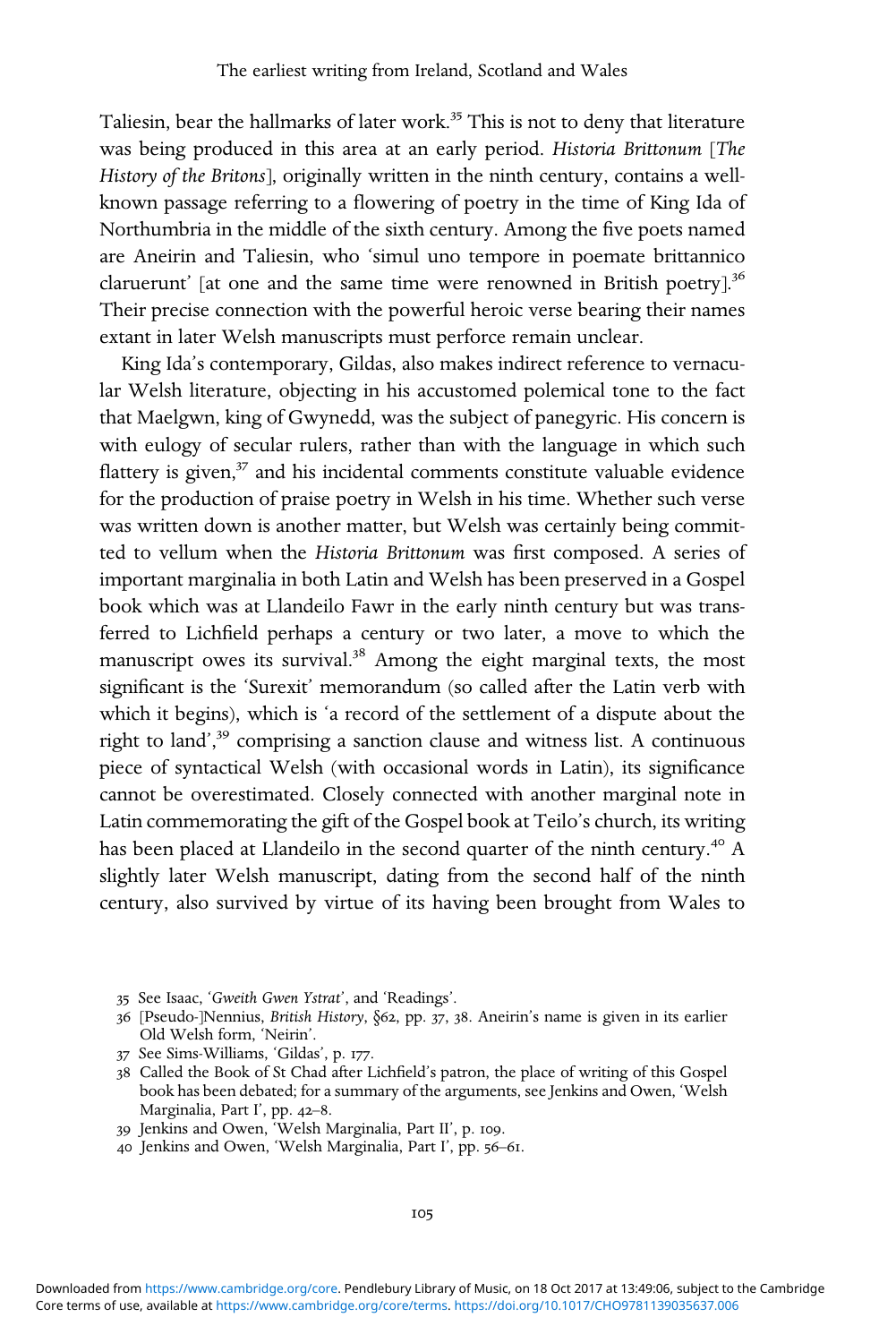England, in the early eleventh century.<sup>41</sup> Containing a Latin summary of the Gospels by the Christian poet Juvencus, Cambridge University Library, MS Ff.4.42 (1285) is heavily glossed and contains a series of stanzas in englyn form.<sup>42</sup> Three of these are also ninth century in date, while a further nine have been placed a century later.<sup>43</sup> The three bear a thematic resemblance to Y Gododdin in that there is a reference to the drinking of mead, perhaps by warriors. The tone appears nostalgic, a lord complaining that 'mitelu nit gurmaur' [my retinue is not very large], 'namercit mi nep leguenid henoid' [let no one ask me for merriment tonight].<sup>44</sup>

Literature was clearly being written in Wales before 900. However, though more numerous than those of Scottish Dál Riata and Pictland, early manuscript sources from this region too are remarkably thin.<sup>45</sup> Just as early literary production in Scotland had a strong Irish dimension, most notably in the context of Iona, Irish influence has also been detected in Wales to varying degrees. Palaeographically, the two regions have been seen as close at least from the ninth century.<sup>46</sup> This connection is personified in Núadu, the main scribe of the Cambridge Juvencus, whose Irish name may betray his ethnic origin, though he was working in a Welsh scriptorium, as we have seen, and a colophon in his hand, 'araut dinuadu' [a prayer for Núadu], is also in Welsh.<sup>47</sup> Of greater significance in this regard is the presence of Old Irish glosses in the manuscript, alongside others in Latin and Welsh. And while many of the vernacular glosses were copied, not composed, by the manuscript's numerous scribes, it is likely that some at least of those involved in the production were Irish rather than Welsh.<sup>48</sup>

The attraction for Irish scribes of a Welsh scriptorium suggests a productive literary tradition east of the Irish Sea and one with which they would have felt

- 41 McKee has tentatively suggested that it may have been originally produced in south-east Wales, 'perhaps at Llancarfan or Llanilltud Fawr' (Cambridge Juvencus Manuscript, p. 75).
- 42 For a detailed description of the syllabic metrical form known as englyn, see Rowland (ed. and trans.), Early Welsh Saga Poetry, pp. 305–89.
- 43 Williams, Beginnings of Welsh Poetry, p. 100.

45 For a description of extant Welsh manuscripts, see Huws, Medieval Welsh Manuscripts; Sims-Williams lists the majority of the works available in Wales before the middle of the twelfth century ('Uses of Writing', pp. 23–4). Inscriptions have survived from all three areas: for those of Scotland, see Forsyth, 'Literacy in Pictland'. Epigraphic evidence from Wales is gathered in Nash-Williams (ed.), Early Christian Monuments; an important example, a stone commemorating a seventh-century king of Gwynedd, Cadfan, has been discussed by Williams, Beginnings of Welsh Poetry, pp. 25–40.

- 47 For a discussion of this scribe, see McKee, Cambridge Juvencus Manuscript, pp. 9–12.
- 48 This is discussed in detail by Harvey, 'Cambridge Juvencus Glosses'; and McKee, Cambridge Juvencus Manuscript, pp. 67–75.

<sup>44</sup> Ibid., p. 90.

<sup>46</sup> See, e.g., Bischoff, Latin Palaeography, p. 89.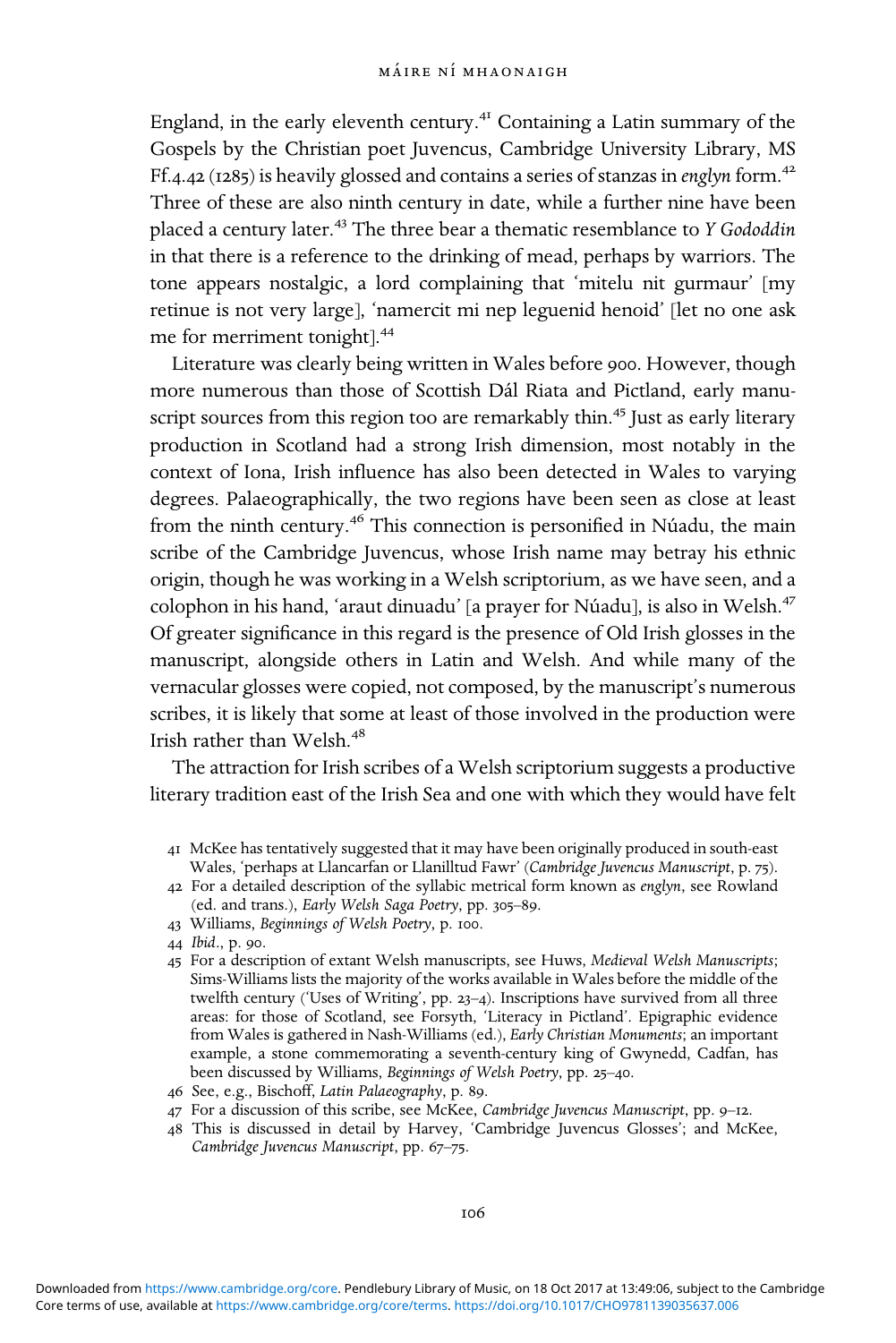a certain familiarity. In this interdependent cultural context it is inherently unlikely that native Welshmen were first inspired to write their own language by such Irish visitors, as David Greene suggested they were, noting the earlier attestation of vernacular glosses and annotations in Latin manuscripts in Ireland.<sup>49</sup> While Welsh scholars, like their Anglo-Saxon colleagues mentioned by Bede, journeyed to Ireland, the Irish themselves ventured further afield, going to the continent, and to a lesser extent England, presumably with manuscript-filled satchels in hand. In any event, it has been estimated that over fifty Irish manuscripts dating from the first millennium survive as a result, brought to what transpired to be the safer confines of learned centres overseas. <sup>50</sup> And while the vernacular material is secondary in what are first and foremost Latin documents, not surprisingly it bears witness to a wider range of texts than survives in the far more restricted number of extant early Welsh manuscripts.<sup>51</sup>

Notwithstanding the numerical superiority of the Irish documents, they contain no administrative material comparable with the 'Surexit' memorandum and related texts in the Lichfield Gospels. Wales has its closest parallel in Anglo-Saxon England in this regard. The cultural contacts between these two regions are personified by Bishop Asser who lived at the very end of our period and who as biographer of King Alfred achieved lasting fame. Educated in Wales, his agreement with his royal patron allowed him the liberty to return to St David's for lengthy periods. His command of a range of classical sources indicates a conventional learned background. Alfred undoubtedly sought out a scholar with whom he could identify; Asser, for his part, as far as we can tell, felt comfortable in Alfred's Wessex court. This Anglo-Cambrian partnership was productive; moreover, in producing a text to please a foreign paymaster, the Welshman simultaneously designed a text for an audience back home. While so doing he may have encountered a trio of Irishmen, Dub Sláine, Mac Bethad and Máel Inmain, whose journey with neither oar nor rudder across the Irish Sea is related in the Anglo-Saxon Chronicle for the year 891; having safely reached the English coast, they made directly for the court of Alfred the Great.<sup>52</sup>

- 49 Greene, 'Linguistic Considerations'; Sims-Williams has highlighted the flaws in this argument ('Uses of Writing', pp. 31–2).
- 50 The figure is from Kenney, Sources, p. 9, and has been commented upon by Sims-Williams, 'Uses of Writing', pp. 20-1 (with further references).
- 51 The content of extant manuscripts containing seventh-, eighth- and ninth-century material in Irish is described in Stokes and Strachan (eds. and trans.), Thesaurus palaeohibernicus, vol. I, pp. xiii-xxvi, vol. II, pp. ix-xl.
- 52 Asser, Alfred the Great, ed. Keynes and Lapidge, pp. 113–14. See also Dumville, Three Men in a Boat, pp. 61–2.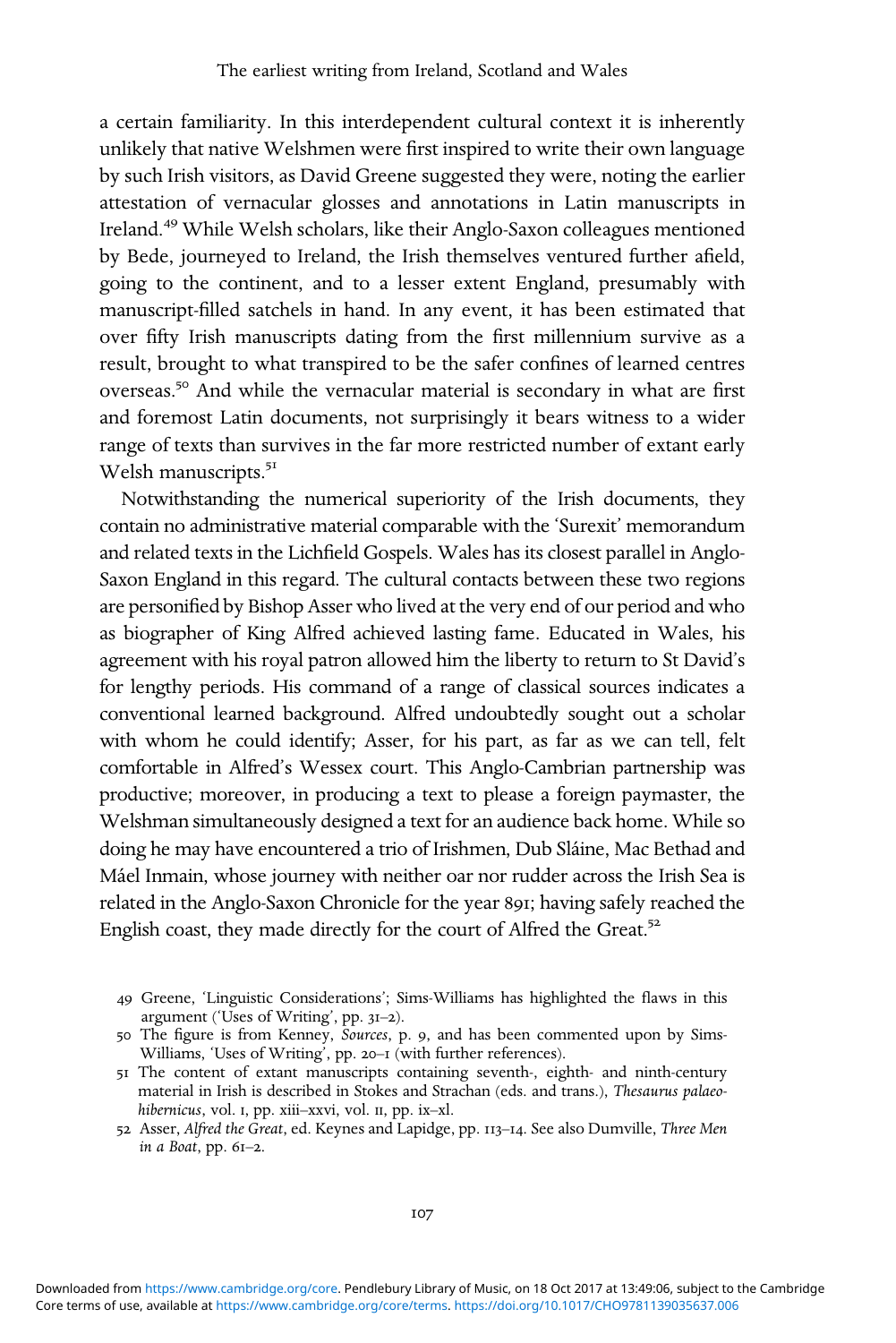Given the focus of that king's intellectual programme, they would have encountered there vernacular learning alongside its Latin counterpart in a bilingual situation that can only have made the three Irishmen feel at home. Contemporary annalistic records in Old Irish and Old English survive from Alfred's time and earlier, as do vernacular martyrologies<sup>53</sup> and a number of prose compositions, the subject matter of which is, in the case of the Irish material in particular, remarkably diverse.<sup>54</sup> Early poetry has also survived in the two languages: an appropriate Irish equivalent of the book of vernacular verse which Asser claims was given to Alfred by his mother would have been a copy of Audacht Morainn [The Testament of Morann], a metrical speculum principum to which a composition date of  $c$ . 700 has plausibly been assigned.<sup>55</sup> The rich corpus of Old Irish law tracts contains poetry as well as prose, falling in date somewhere between the law code of the sixth-century Kentish King Æthelberht and the ninth-century laws of Alfred the Great.<sup>56</sup>

This great repository of Irish literature is attested only in manuscripts of the late eleventh century and later. Yet in the case of Ireland, the quantity of glossarial and marginal material in the vernacular found in contemporary Latin manuscripts has ensured that the linguistic contours of Classical Old Irish, a relatively stable learned language in use in the eighth and ninth centuries, are fairly secure. Linguistic dating of texts remains an inexact science; nonetheless, a predominance of Old Irish forms in a text preserved solely in later manuscripts is strongly suggestive of an earlier exemplar. Furthermore, scribes often indicate the source from which copies of a particular text were made. Accordingly, the titles of early vernacular manuscripts are preserved long after the physical codices themselves have been lost. Furthermore, the frequency of the citation of certain manuscript sources allows us to deduce in part what they may have contained. One such heavily quarried manuscript was Cín Dromma Snechtai [The Book of Drumsnat]. Specifically referred to on five separate occasions in the earliest extant vernacular manuscript, Lebor na hUidre [The Book of the Dun Cow], a late eleventh-

<sup>53</sup> For connections between English and Irish martyrologies, see Ó Riain, Anglo-Saxon Ireland and the references therein, particularly to earlier work by John Hennig. A revised version of this article appears as 'Northumbrian Urtext' in his Feastdays of the Saints.

<sup>54</sup> For a general account, see Ó Cathasaigh, 'Literature of Medieval Ireland to c. 800'; and Ní Mhaonaigh, 'Literature of Medieval Ireland, 800–1200'.

<sup>55</sup> F. Kelly (ed. and trans.), Audacht Morainn.

<sup>56</sup> Irish legal material has been elucidated by F. Kelly, Guide to Early Irish Law; for a detailed analysis of the contents of the tracts, see L. Breatnach, Companion. A more sustained comparison of Old Irish and Old English writing can be found in Ní Mhaonaigh, 'Légend hÉrenn'.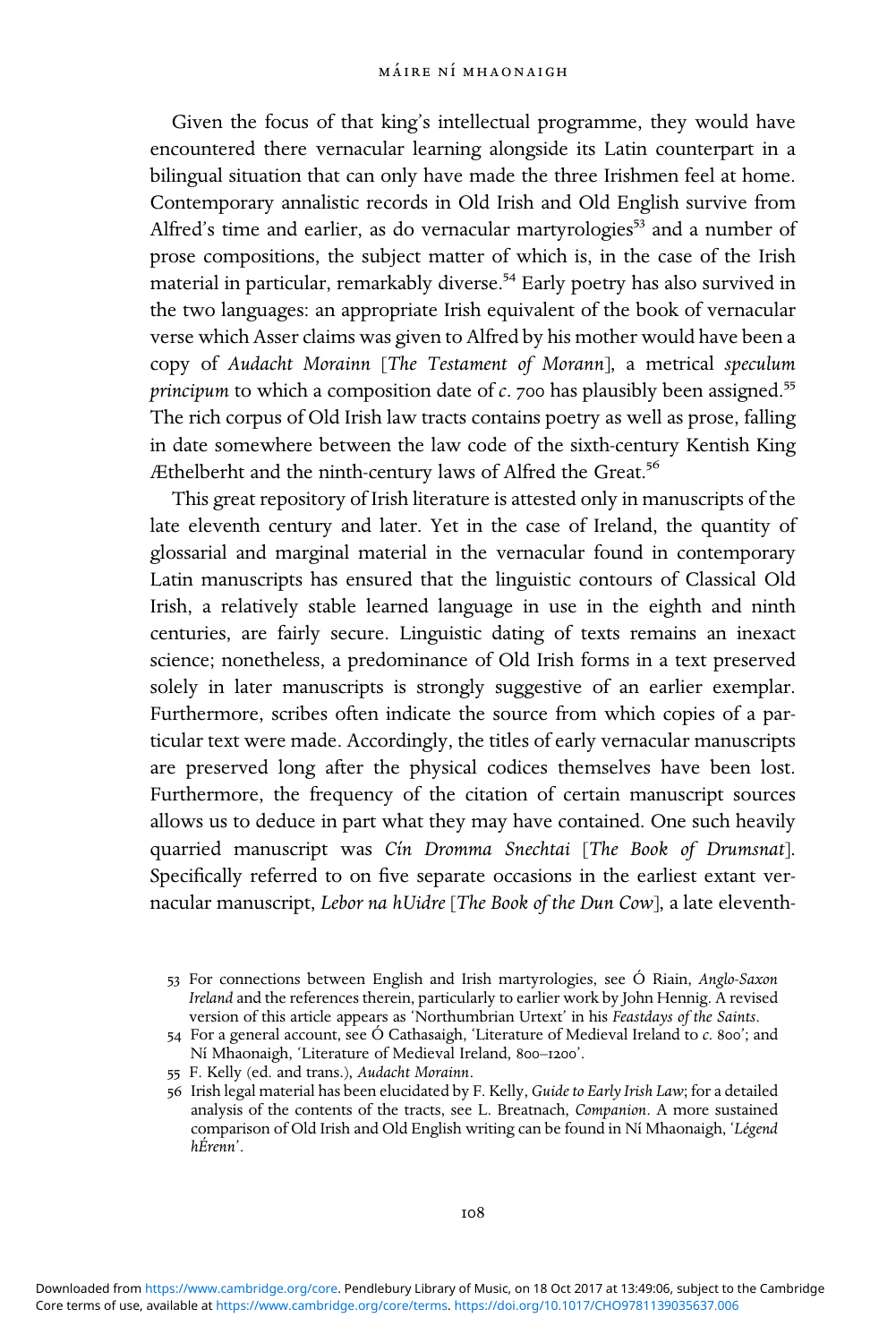century codex from Clonmacnoise, $57$  as well as in other contexts, a putative table of contents for this lost 'Book' has been compiled.<sup>58</sup> Encompassing both prose and poetry, it included a generically diverse collection of texts. Seventhand eighth-century material was included<sup>59</sup> and the original compilation may well be eighth century in date.<sup>60</sup> Exclusively in the vernacular, as far as can be ascertained, Cín Dromma Snechtai, even in its absence, is suggestive of a comprehensive literary tradition in Irish at a very early date.

The support of the Church in the production of this literature was crucial: eleventh- and twelfth-century extant vernacular manuscripts whose subject matter is primarily secular came into being in ecclesiastical establishments whose personnel were intimately associated with political rulers upon whose patronage and protection the Church relied.<sup>61</sup> It was in monastic scriptoria that earlier lost manuscripts were also given form, as can be inferred from the link with the monastery of Drumsnat (Co. Monaghan) evident in the title of the lost Cín [Book]. The act of writing was a complex, expensive business and ecclesiastical scriptoria served a wider community; the interdependence of king and cleric ensured that scribes applied their skills to the production of texts directed at political rulers, as well as religious material for the edification of the Christian soul. An important social institution, the Church was the provider of education, which undoubtedly involved instruction in reading and writing in Latin. Rhetoric and scriptural

- 57 See Ó Concheanainn, 'Textual and Historical Associations', esp. pp. 84–6, and 'Further Textual Associations'.
- 58 Carey, 'Interrelationship', pp. 71–2, building on work by Thurneysen, Die irische Heldenund Königsage, p. 17.
- 59 Carey, 'Interrelationship', p. 91 gives a summary of the dates of the texts.
- 60 By contrast, Mac Mathúna has argued, in his edition of Immram Brain, pp. 425–58, for a tenth-century date on the basis of his reading of the linguistic evidence of one of the tales contained in the manuscript, Immram Brain [The Voyage of Bran]; McCone's analysis of the textual transmission of this text and its sister narrative, Echtrae Chonnlai [The Adventure of Connlae], leads him to conclude that 'an eighth-century date for the tantalising Cín remains perfectly possible although a tenth-century one cannot be excluded', in McCone (ed.), Echtrae Chonnlai, p. 67.
- 61 Lebor na hUidre (Royal Irish Academy, MS 23 E 25) is associated with Clonmacnoise, and one of its three scribes may have been the son of a bishop there: see Best and Bergin (eds.), Lebor na hUidre. Oxford, Bodleian Library, MS Rawlinson B502 is linked with Leinster, either Killeshin or Glendalough, where it was put together by a single anonymous scribe c. 1120: see, e.g., Bhreathnach, 'Killeshin', p. 43; and the debate concerning its identification with the Book of Glendalough, conducted by Ó Riain and C. Breatnach, to which the most recent contribution is by the latter, 'Manuscript Sources' (with references to the earlier articles). The precise provenance of the late twelfth-century codex, the Book of Leinster (Dublin, Trinity College, MS H. 2. 18), is difficult to determine; however, its scribes were ecclesiastical functionaries, including Áed mac Crimthainn, coarb of Terryglass, and Bishop Finn, who may have been a bishop of Kildare who died in 1160: see Best et al. (eds.), Book of Leinster.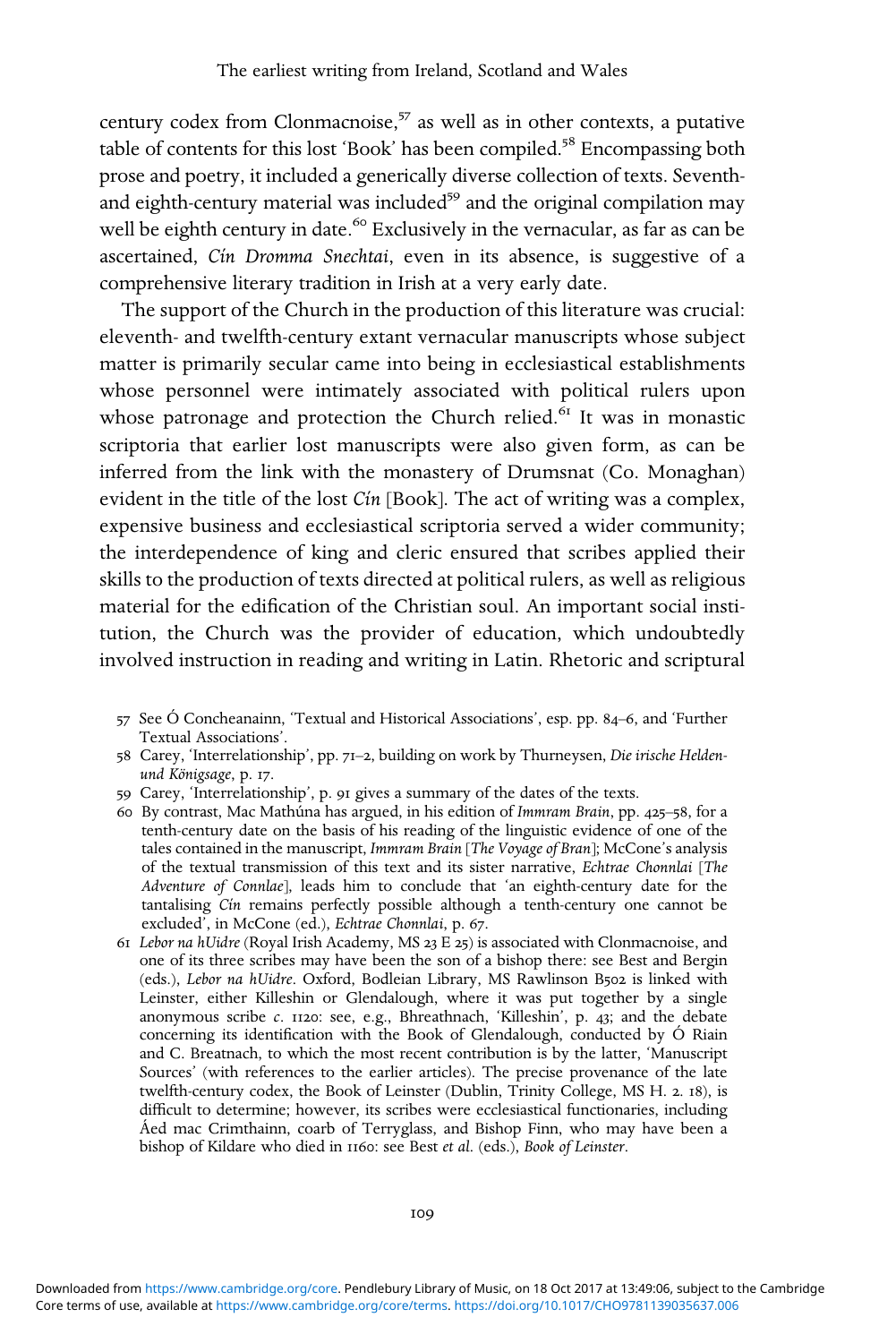learning were important parts of the curriculum, as was grammar. The common exegetical tools for analysis of texts (locus, tempus, persona, causa scribendi) were frequently employed. $62$ 

Ecclesiastically trained scholars applied their rigorous learning to a variety of topics. Towards the end of our period, Máel Muru of the monastery of Fahan, Co. Donegal, composed a pseudo-historical poem, Can a mbunadas na nGáedel [Whence the Origins of the Irish?] in which the biblical wanderings of the Irish and their eventual conquest of Ireland are described at length.<sup>63</sup> He was accorded the title 'rígfile Érenn' [royal poet of Ireland] on his death in 887. The term file (pl. filid) signified a privileged, learned person, whose status is discussed in detail in two eighth-century legal texts, Uraicecht Becc [Small Primer]<sup>64</sup> and Uraicecht na Ríar [The Primer of Stipulations].<sup>65</sup> As Liam Breatnach has demonstrated, the seven main grades and four sub-grades into which this category is divided, according to the latter tract, deliberately mirror the grades of the Church.<sup>66</sup> Such parallel hierarchies underline the extent to which the work of all learned practitioners and the Church was intertwined. This view was propounded by the learned practitioners themselves in their occasional accounts of how their cultural world operated on the ground. An eighth-century author composed a prologue to an earlier collection of legal tracts known as the Senchas Már [Great Lore], in which he relates how a consortium of nine men was chosen to arrange the laws in book form.<sup>67</sup> Representing what were regarded as the key strands of medieval Irish cultural life, three bishops, three kings and three men of learning are said to have undertaken the task,<sup>68</sup> producing a work whose ingenious, deliberately ambiguous title Nófis [New/Nine-Knowledge] was designed to emphasize the synergy which characterized the creation of the Senchas Már.<sup>69</sup>

These same three strands become one in some of those engaged in learning. These include Cormac mac Cuilennáin who first came to attention on his succession to the kingship of Ireland's southernmost kingdom, Munster, at

<sup>62</sup> For a sensitive discussion of the early Irish educational system, see T. Charles-Edwards, 'Context and Uses of Literacy'.

<sup>63</sup> Best et al. (eds.), Book of Leinster, vol. iii, pp. 516–23.

<sup>64</sup> Binchy, 'Date and Provenance of Uraicecht Becc'.

<sup>65</sup> Breatnach (ed. and trans.), Uraicecht na Ríar.

<sup>66</sup> Ibid.

<sup>67</sup> Carey (ed. and trans.), 'Pseudo-Historical Prologue'. For a discussion of the date, see McCone, 'Dubthach'; and Carey, 'Two Laws'.

<sup>68</sup> Carey (ed. and trans.), 'Pseudo-Historical Prologue', §8, pp. 12, 19.

<sup>69</sup> Nó-fis derives from noí-fis, literally 'nine-knowledge', a fanciful etymology of nós [custom, law] of a type commonly concocted in medieval Irish texts: see ibid., p. 26.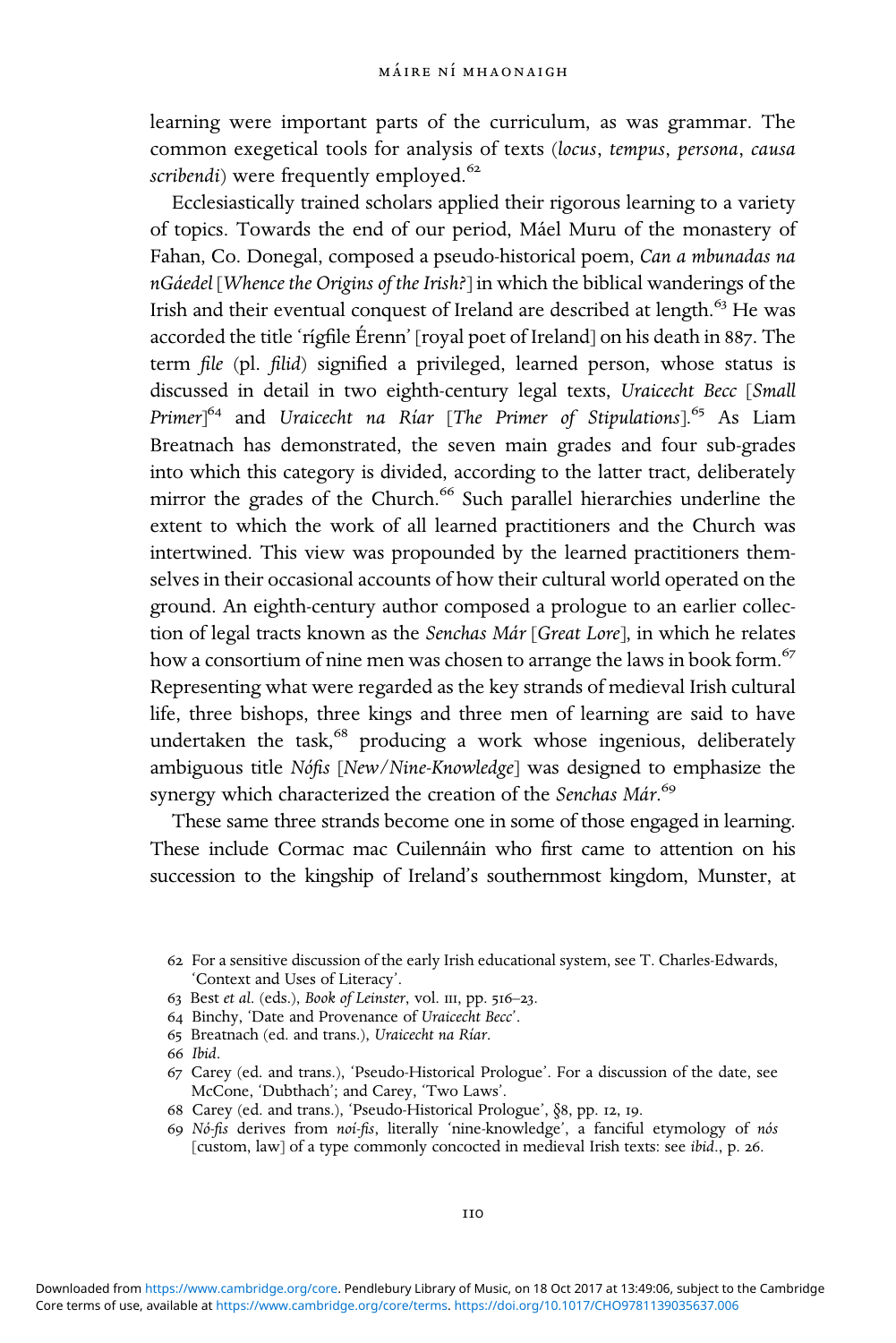the very end of our period in 901.<sup>70</sup> In his mid-sixties at that stage, he already had an episcopal career behind him. His relatively short seven-year rule as political leader was spent mainly campaigning against his northern counterpart, Flann mac Maíl Shechnaill.<sup>71</sup> In 908 he died fighting him in battle in what was a sharp, swift end to his secular career.<sup>72</sup> While it is as a distinguished king he is celebrated in his obituaries, some chroniclers recall other sides of his multifaceted life, describing him as 'scriba optimus, atque episcopus, et ancorita, et sapientissimus Gaoidiol' [a most excellent scribe and bishop and anchorite, and the wisest of the Irish].<sup>73</sup> Later authors build on this reputation<sup>74</sup> and a number of eleventh- and twelfth-century poems are ascribed to him.<sup>75</sup> He has long been associated with a ninth-century learned compendium, Sanas Cormaic [Cormac's Glossary], as its title suggests, and a case for his authorship of Amra Senáin, an obscure poetic eulogy of St Senán, has also been made.<sup>76</sup> A stanza from this work is attributed to Cormac in Trefhocul,<sup>77</sup> a tenth-century metrical tract which similarly attributes other stanzas to Cormac, some of which are also preserved in the Glossary bearing his name.

Whatever the precise extent of his own oeuvre, in his life and work Cormac neatly epitomizes the nature of Ireland's elite intellectual culture around the year 900. An ecclesiastic who functioned at a high level also in the secular sphere, his learning reflects the integrated world in which contemporary writing took form. Producing texts in the vernacular, his background was nonetheless Latinate, and he personifies the bilingualism which was a dominant feature of this literary age. More significantly, in sophistication and learning he exemplifies a well-established written culture, confident in demeanour and ambitious in its aims. Well supported by royalty and religious, the art of writing had become a mainstay of society's upper echelons,

- 70 Mac Airt (ed. and trans.), Annals of Inisfallen, pp. 140–1 (901).
- 71 See, e.g., ibid., pp. 142–3 (907).
- 72 He was slain in the Battle of Mag nAilbi, also known as the Battle of Belach Mugna: ibid., pp. 144–5 (908).
- 73 Hennessy (ed. and trans.), Chronicum Scotorum, pp. 180–1. In a three-stanza vernacular poem on the battle with which the annalist concludes (pp. 182–3), Cormac is termed 'in tepscop, an tanmchara' [the bishop, the confessor], as well as 'an suí ba sochla fordarc' [the renowned, illustrious sage].
- 74 In an eleventh-century compilation, the Fragmentary Annals of Ireland, he is exalted as 'an duine naoimh as móo eangnamh táinig ocus tiocfa d'fearaibh Eireann go bráth' [the wisest holy man who has come and who will ever come from the men of Ireland]: Radner (ed. and trans.), Fragmentary Annals, §423.
- 75 For a discussion of Cormac and his literary oeuvre, see Ní Mhaonaigh, 'Cormac mac Cuilennáin'.
- 76 Breatnach (ed. and trans.), 'Amra Senáin', pp. 20–3.
- 77 The particular stanza (7) is ibid., pp. 25–6.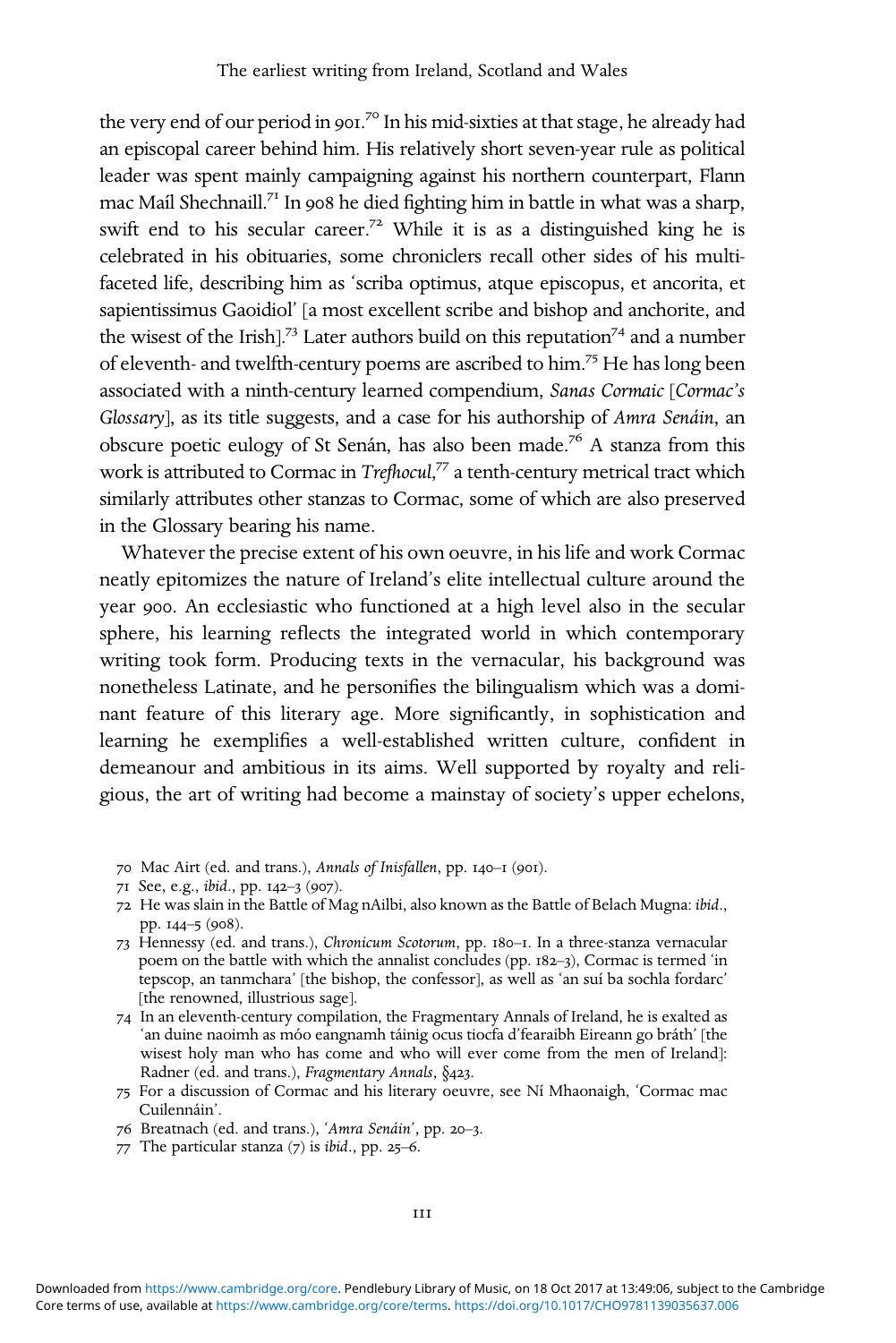king-bishops like Cormac demonstrating how ecclesiastical and secular were closely interlinked.

Cultural interdependence between secular and religious had long since been a feature of Ireland's intellectual life. Some three hundred years before Cormac mac Cuilennáin died, another scholar who straddled both spheres composed poetry which now constitutes some of the earliest extant Irish verse. Its author, Colmán mac Lénéni, is best known as the founder of the monastery of Cloyne, in modern-day Co. Cork.<sup>78</sup> He also engaged with royalty: a poem expressing gratitude for the gift of a sword to Domnall, son of the Uí Néill king Áed mac Ainmirech, has survived. While a cleric, he expressed condemnation of the death of another northern king, Áed Sláine, who was murdered in 604, a mere two years or so before Colmán's own demise.<sup>79</sup> Acknowledging the duality of his role, learned successors termed Colmán athláech (literally 'an ex-layman'), recognizing his career both as láech (Latin laicus) and a cleric. He was not unique in this regard: the eighth- or ninth-century text labelling him in this way alleges that he was one of a trio of such men, and a fourth athláech is named elsewhere in the same work.<sup>80</sup> All are prominent clerics associated with the early stages of conversion in Ireland. In Colmán and his associates, St Énna of Aran, Mochammóc of Scattery Island and Bishop Erc of Slane, learned authors saw the founding fathers of their cultural world.

As the birth of literature was placed in the hands of Christian clerics, the origin of their language, Irish, was set in the wider context of a Latinate, learned world. This is expressed most eloquently in an eighth-century poetic manual, Auraicept na nÉces [The Poets' Primer]. Taking the widespread doctrine of the three sacred languages, Hebrew, Latin and Greek, as his starting point, the author of the Auraicept skilfully placed his own tongue among them by describing how it was invented ten years after the dispersal at the Tower by Fénius Farrsaid who was asked to create a language out of many languages. $81$ This he did: 'a mba ferr íarum do cach bérlu ocus a mba lethu ocus a mba caímiu, is ed do-reped isin nGoídilc' [what was best then of every language and what was widest and finest was cut out into Irish].<sup>82</sup> His cultural confidence is further reflected in the Greek derivation he assigns to this masterlanguage: 'Goídelc... ó Goídiul mac Angin ... do Grécaib' [Goídelc (Irish) ...

<sup>78</sup> His work is discussed by Thurneysen, 'Colmān mac Lēnēni'.

<sup>79</sup> Ibid., pp. 201–2.

<sup>80</sup> Kuno Meyer (ed.), 'Conall Corc', p. 60 (lines 19–20, 21).

<sup>81</sup> Ahlqvist (ed. and trans.), Early Irish Linguist, p. 47.

<sup>82</sup> Ibid., p. 48.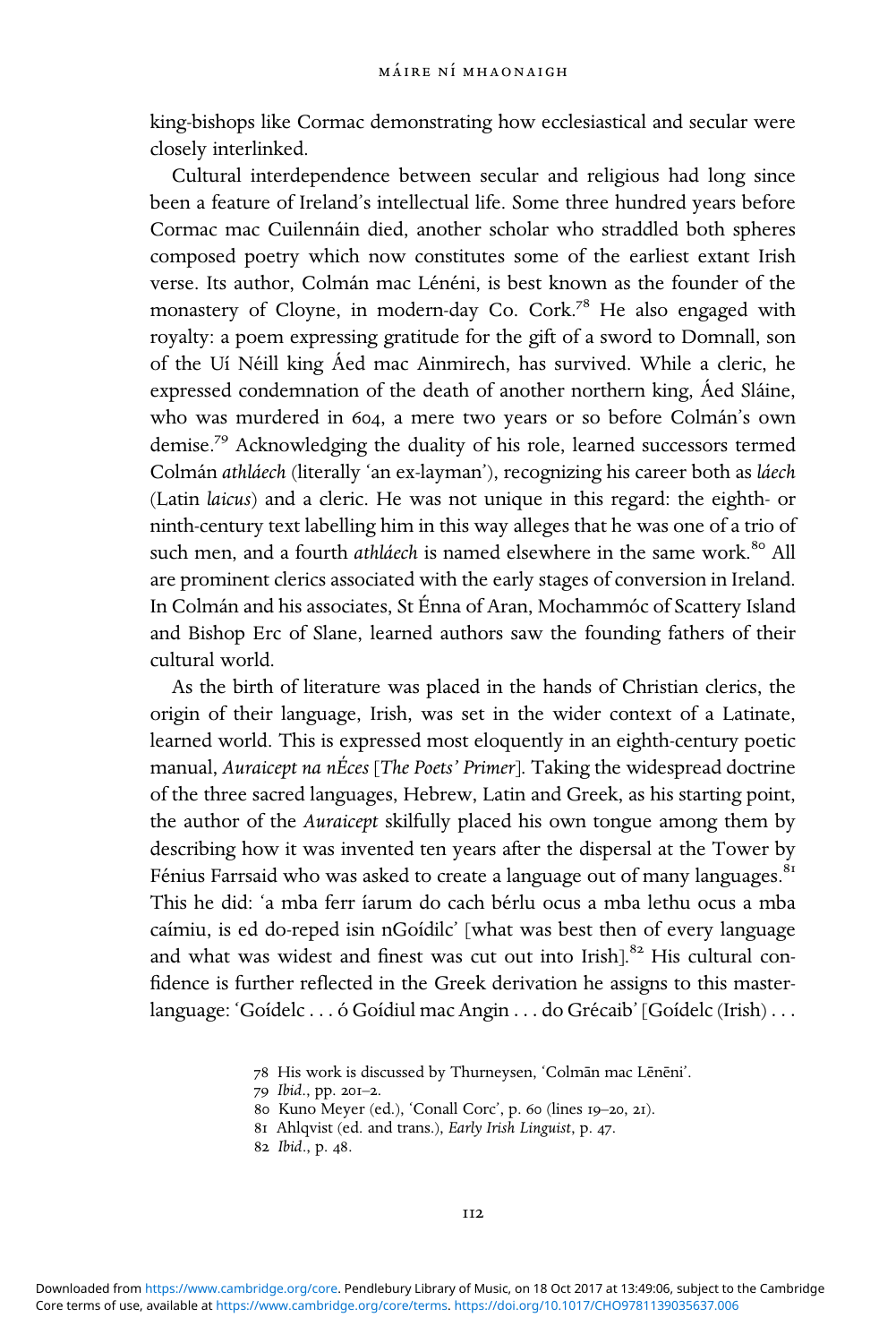named after Goídel son of Angen . . . of the Greeks].<sup>83</sup> Moreover, it permeates his sustained comparison between Latin and Irish in which the vernacular is seen to be equal in status with its classical counterpart.<sup>84</sup>

This scholarly sophistication bespeaks an intense engagement with Irish as a literary language, as well as an intimate acquaintance with Latin. Contact between them more than three hundred years previously had brought the earliest form of Irish writing, ogam, into being, the inventors of which were familiar not merely with the Latin alphabet but with the works of fourth-century Latin grammarians as well.<sup>85</sup> While undoubtedly indebted to Latin, these earlier creators of what was an epigraphic script display something of the attitude of the Auraicept author, Damian McManus having underlined their 'independence of mind' which ensured that ogam was the perfect vehicle for the phonemic inventory of their own tongue.<sup>86</sup> They brought it with them: ogam inscriptions have been preserved in many parts of Wales where the Irish are known to have settled. Significantly, many of these monuments are bilingual, commemoration in ogam being combined with a Latin dedication, addressing a dual audience of fellow Irishman and Briton neighbour at the same time. By contrast, the epigraphic tradition of Wales was both Latinate and Latin, displaying Romano-British influence, though as Patrick Sims-Williams has noted, it is found throughout western, central and northern Wales, as well as the romanized south-eastern region. $87$ Roman alphabet and ogam inscriptions also survive in Pictland, with the latter in the majority.<sup>88</sup> While many of these are obscure and consist in the main of personal names (like their Irish counterparts), occasional formulas such as 'MAQQ' [son of] link them closely with the more numerous ogam inscriptions in the southern half of Ireland. These too, then, were vernacular documents, for the most part in stone and stand alongside the numerous Pictish symbol stones which communicated in a different, though by no means less eloquent, way.<sup>89</sup>

Continuity between Pictish carving in whatever form and later written documents is difficult to trace. In Ireland, however, owing to the wealth of extant evidence in Primitive Irish, the language of the framers of ogam, in

- 85 See McManus, Guide to Ogam, pp. 27–31.
- 86 Ibid., p. 31.
- 87 Sims-Williams, 'Uses of Writing', p. 18.
- 88 Forsyth has estimated that there are 'three-and-a-half times as many ogam as roman inscriptions' there ('Literacy in Pictland', p. 54).
- 89 Forsyth views these symbol stones also as a kind of script ('Some Thoughts').

<sup>83</sup> Ibid., p. 47.

<sup>84</sup> Ibid., p. 49.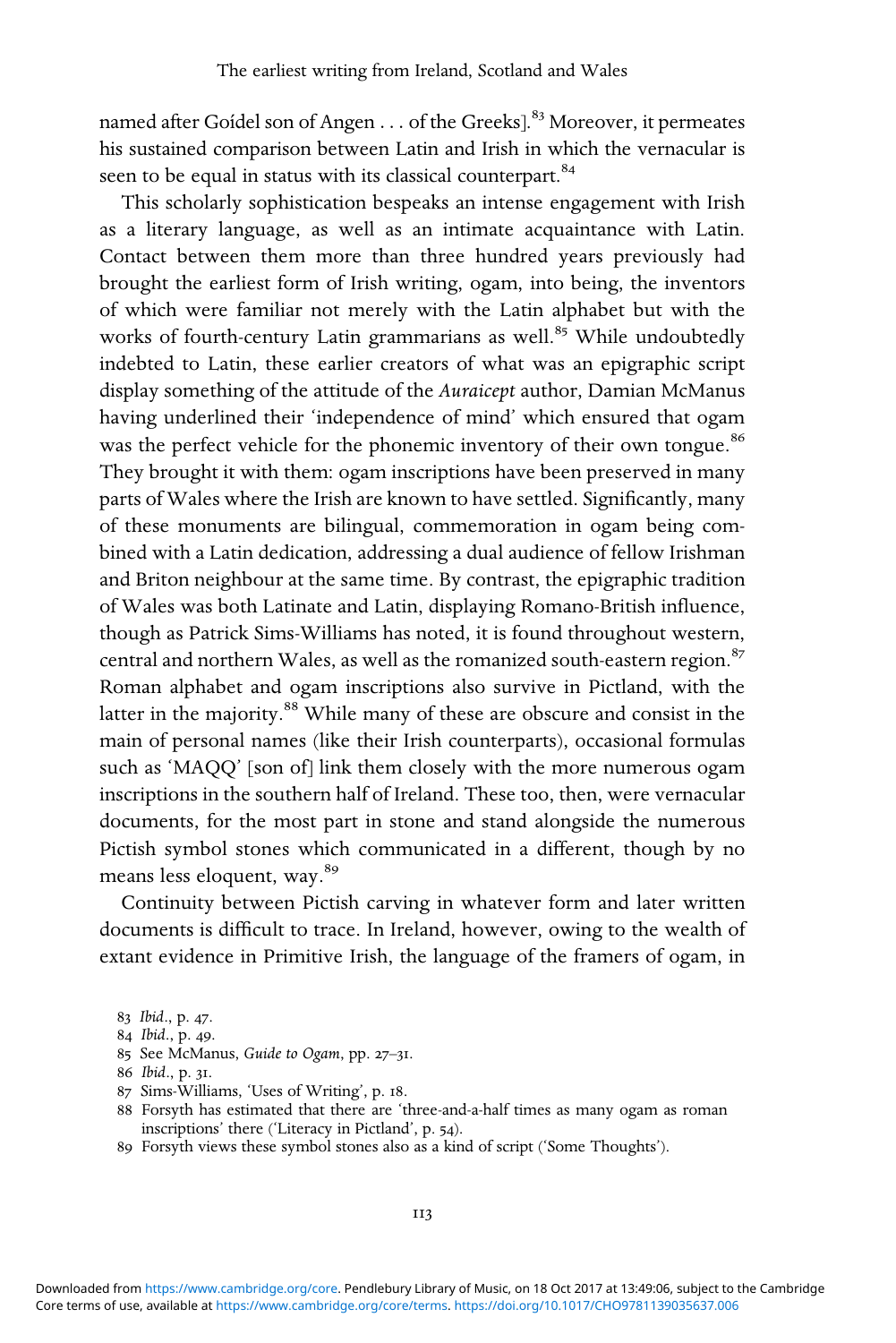the form of the inscriptions themselves, as well as in Archaic Irish (600–700) and Old Irish (700–900) in early manuscript sources, it is clear that those drafting the later seventh-century ogam inscriptions and the early manuscript scribes 'must have been one and the same people'.<sup>90</sup> Not surprisingly, therefore, reverence for ogam is evident in a variety of texts.<sup>91</sup> Chief among these is Auraicept na nÉces, since it is with the beithe-luis-nin or alphabet of ogam that Latin is frequently compared.<sup>92</sup> Yet by the time this text was composed, ogam was no longer being used in inscriptions, though the script was occasionally employed in manuscripts to provide an illustration of how it appeared, and it is found in authorial inscriptions $93$  and in short functional texts on other kinds of material as well.<sup>94</sup> However, neither these scholastic ogams, as they are termed, nor the ogam inscriptions themselves record anything comparable with the section of The Dream of the Rood carved in eighth-century runes on the Ruthwell Cross, significantly located in Dumfriesshire which was taken over by the English of Northumbria c. 700. Poetic compositions in Ireland, as in England for the most part, belonged on the manuscript page.

A significant number of such pages contained early poetry, as far as Ireland is concerned, though this too has mainly been preserved only in later manuscripts. Nonetheless, on linguistic grounds, James Carney has estimated that about 15,000 lines of verse survive from the period down to c. 900. <sup>95</sup> The dating of some of the items in question is controversial: for example, the versified biblical history Saltair na Rann [The Psalter of the Quatrains] most likely belongs to the tenth century rather than to the ninth to which Carney assigned it.<sup>96</sup> Notwithstanding this uncertainty in the case of particular poems, a large corpus of material of early date remains. Moreover, its variety is striking. The dual secular and religious nature of Colmán mac Lénéni's verse sets the pattern. From the seventh century, genealogical poetry pertaining to the eastern territory of Leinster has

95 Carney, 'Early Irish Verse', pp. 177–8 (list), 181–7 (discussion of dating).

<sup>90</sup> McManus, 'Ogam', p. 13; see also Harvey, 'Early Literacy'.

<sup>91</sup> See McManus, Guide to Ogam, pp. 148–66.

<sup>92</sup> Ahlqvist (ed. and trans.), Early Irish Linguist, p. 48. The term beithe-luis-nin derives from the names designating three letters of the ogam alphabet: beithe [birch], luis [herb], nin [fork].

<sup>93</sup> Sims-Williams has drawn attention to the use of an ogam authorial inscription in a copy of a late tenth-century book by Byrthferth of Ramsey ('Byrthferth's Ogam Signature'). 94 See McManus, Guide to Ogam, pp. 129–40.

<sup>96</sup> It is uncertain, however, as to whether these one hundred and fifty quatrains were the work of Airbertach mac Coisse Dobráin (d. 988), as Mac Eoin suggested in 'Date and Authorship'; see also Carney, 'Early Irish Verse', pp. 207–16.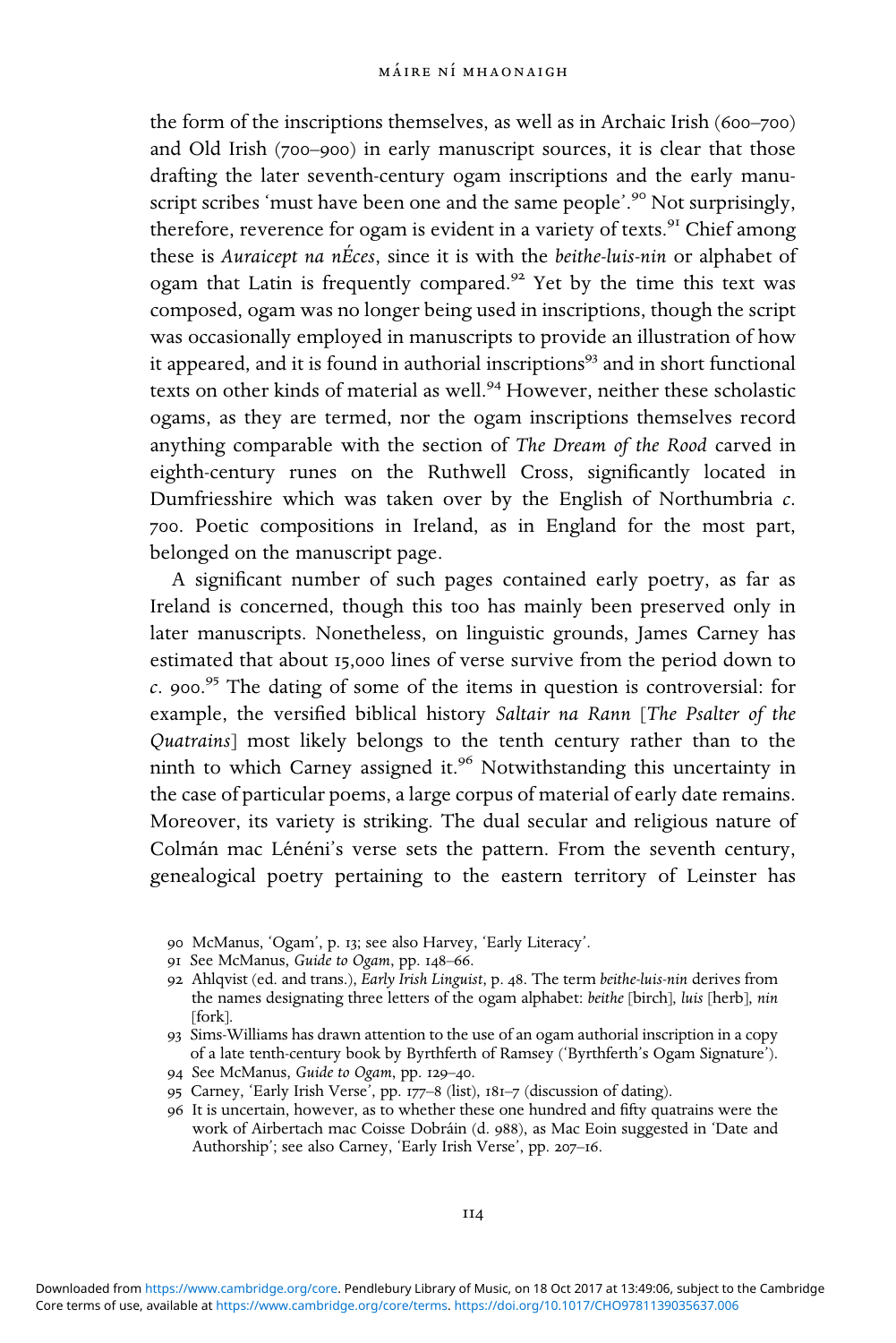survived.<sup>97</sup> Fragmentary material concerning some of the characters celebrated in the later narrative, Táin Bó Cúailnge [The Cattle-Raid of Cúailnge], similarly comes down to us from this time. Queen Medb is the focus of one such relatively obscure poem,<sup>98</sup> while another, a prophecy, is put into the mouth of Scáthach, Cú Chulainn's female weapon-instructor.<sup>99</sup> Both of these compositions employ an accentual metre termed rosc, the main characteristics of which are a particular number of stressed words per line coupled with linking alliteration. The majority of these poems, however, are composed in a range of syllabic metres, a fixed number of syllables per line being the primary feature, and having end-rhyme and other types of rhyme. The metre of Latin hymns, it was also adopted in vernacular eulogies to saints, such as Columba and Brigit, to both of whom a number of hymns survive.<sup>100</sup> Stanzaic, syllabic poetry is also used for biblical material, as evidenced by a vibrant, vital poetic version of the apocryphal Gospel of Thomas which was composed in the early eighth century.<sup>101</sup> A versified, lengthy biography of Christ attributed to a named author, Blathmacc, whose father, Cú Brettan, was alive in 750, is extant. In it Christ is an Irish hero, betrayed by Judas in an act which is described in very specific legal terms as fingal [kinslaying] and keened by his mother Mary in a particularly Irish way.<sup>102</sup>

Blathmacc's work comes down to us remarkably unchanged in a seventeenth-century manuscript, its somewhat modernized orthography disguising but not destroying its eighth-century form. It can be profitably compared with the few important poems that have survived in contemporary manuscripts, often marginal, but nonetheless diverse in content and tone. Their creative playfulness is illustrated in one famous example from an eighth- or ninth-century manuscript, Codex sancti Pauli, an artistic homage to a cat.<sup>103</sup> Irony has also been mastered, a ninth-century weary pilgrim

- 97 Ó Corráin, 'Irish Origin Legends', pp. 57–65; the evidence does not warrant the very early fifth-century date James Carney assigned to some of this and other material: see his 'Archaic Irish Verse' and his edition 'Three Old Irish Accentual Poems'.
- 98 P. L. Henry (ed. and trans.), 'Conailla Medb Míchuru' [Medb Enjoined the Evil Contracts].
- 99 P. L. Henry (ed. and trans.), 'Verba Scáthaige' ['The Words of Scáthach']. This poem was contained in Cín Dromma Snechtai.
- 100 F. Kelly (ed. and trans.), 'Poem in Praise of Columb Cille', and 'Tiughraind Bhécáin'; Stokes and Strachan (eds. and trans.), Thesaurus palaeohibernicus, vol. II, pp. 325-6 (Birgit Bé Bithmaith [Brigit, Ever Excellent Woman]).
- 101 Carney (ed. and trans.), Poems of Blathmacc, pp. 90–105; McNamara et al. (eds.), Apocrypha Hiberniae, pp. xiii, 455–83.
- 102 Carney (ed. and trans.), Poems of Blathmacc, p. 36 (reference to fingal).
- 103 Stokes and Strachan (eds. and trans.), Thesaurus palaeohibernicus, vol. ii, pp. xxxii–xxxiv, 293–6. The poem on the celebrated cat, Pangur Bán, has been much anthologized: see,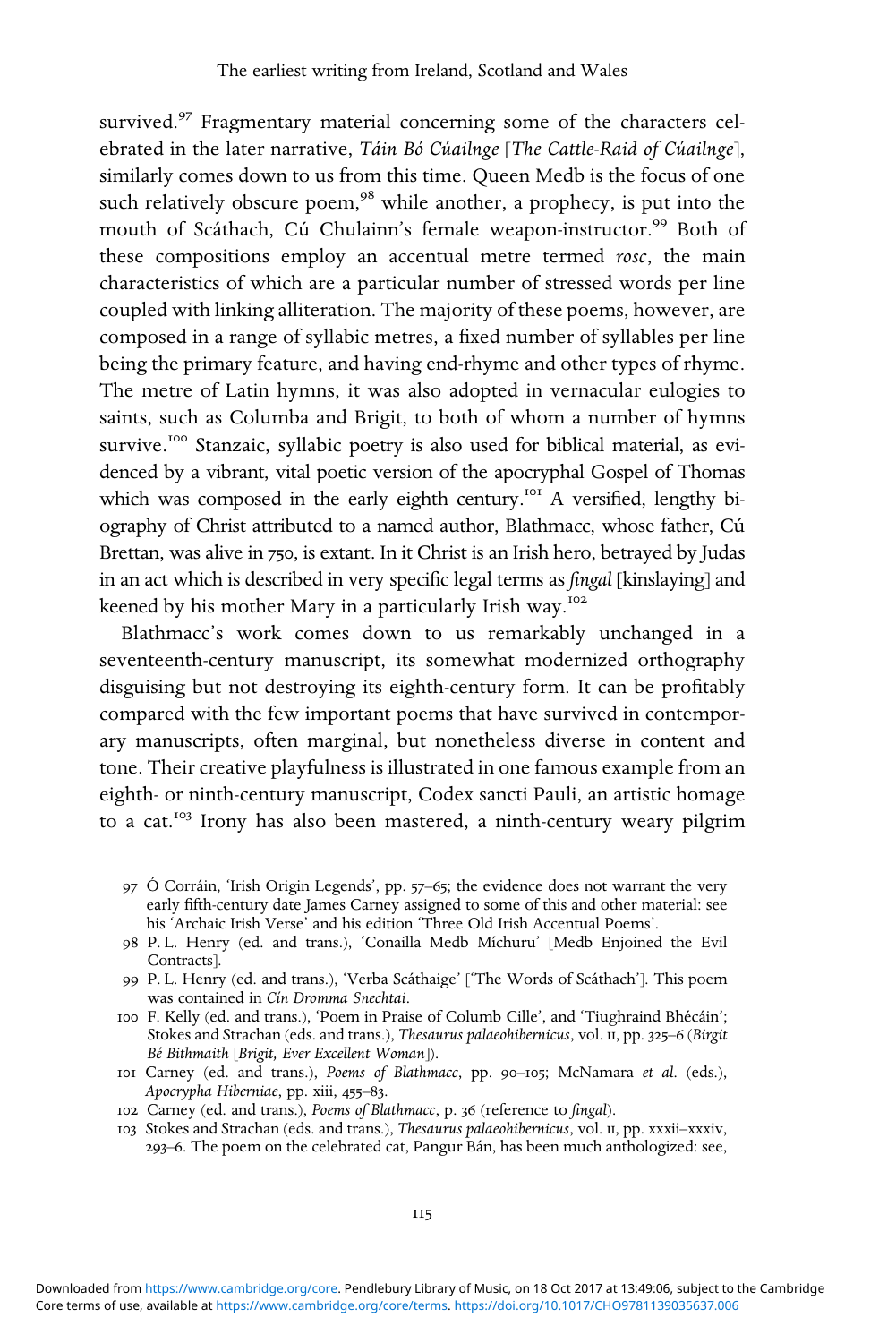suggesting that a journey to Rome amounts to 'mór saído, becc torbai' [a lot of work (for) little profit], continuing 'in Rí chondaigi hi foss / mani mbera latt ní fogbai' [the King you seek here – if you don't bring him with you, you won't find him].<sup>104</sup> The kind of pilgrimage our clever poet castigates ensured that manuscripts which were brought abroad were not in fact lost. Such journeys continued to the end of our period, learned authors like Sedulius Scottus (fl. 850) <sup>105</sup> and Johannes Scottus Eriugena (810–77) having productive careers at the court of Charles the Bald. Eriugena, in particular, in part because of his striking originality, has often been studied as a scholar apart.<sup>106</sup> Yet, he and his fellow exiles continued to influence thinking in their homeland, not least through contact with travellers who may have returned to Ireland bearing gifts from abroad.

For various reasons, however, the lure of the continent may have been temporarily waning, as indicated by the aspersions cast on the once revered trip to Rome. The focus of one group of eighth-century monks who called themselves 'céli Dé' [God's companions] was an austere life of fasting and prayer at home.<sup>107</sup> What is striking about their writing is their wholesale use of the vernacular in devotional works, which has been linked with their desire to communicate with the laity in their attempt to promote a purer, ascetic, more spiritual way of life.<sup>108</sup> Blathmacc has been claimed to be of their number,<sup>109</sup> though this is far from certain; Óengus mac Óengobann, the author of Félire Óengusso [The Calendar of Óengus], a ninth-century vernacular martyrology, is more likely to have been.<sup>110</sup> Not only does he call himself 'céle Dé' but he was taught by the pre-eminent ecclesiastic among them, Máel Rúain, founder of the monastery of Tallaght. A shift towards the vernacular is noticeable in other genres also from the ninth century. Óengus's Félire served as a companion piece to hagiography, the earliest predominantly vernacular example of which, Bethu Brigte [The Life of Brigit], is also ninth century in date and is in

e.g., Murphy (ed. and trans.), Early Irish Lyrics, pp. 2–3 (no. 1) and Greene and O'Connor (eds. and trans.), Golden Treasury, pp. 81–3 (no. 17). For commentary, see Toner, 'Messe ocus Pangur Bán'.

- 104 Stokes and Strachan (eds. and trans.), Thesaurus palaeohibernicus, vol. ii, pp. xxiv, 296.
- 105 His considerable body of Latin poetry is discussed by Doherty, 'Latin Writing in Ireland', pp. 117–23, 139–40.
- 106 His best-known work is De divisione naturae [On the Divisions of Nature] or Periphyseon, which brings Neoplatonic and Christian ideas together in a distinctive way.
- 107 Carey (trans.), King of Mysteries, introduces them briefly and translates some of their writings (pp. 14–15, 246–58).
- 108 See, e.g., ibid., pp. 14–15.
- 109 Lambkin, 'Blathmacc'.
- 110 Stokes (ed. and trans.), Félire.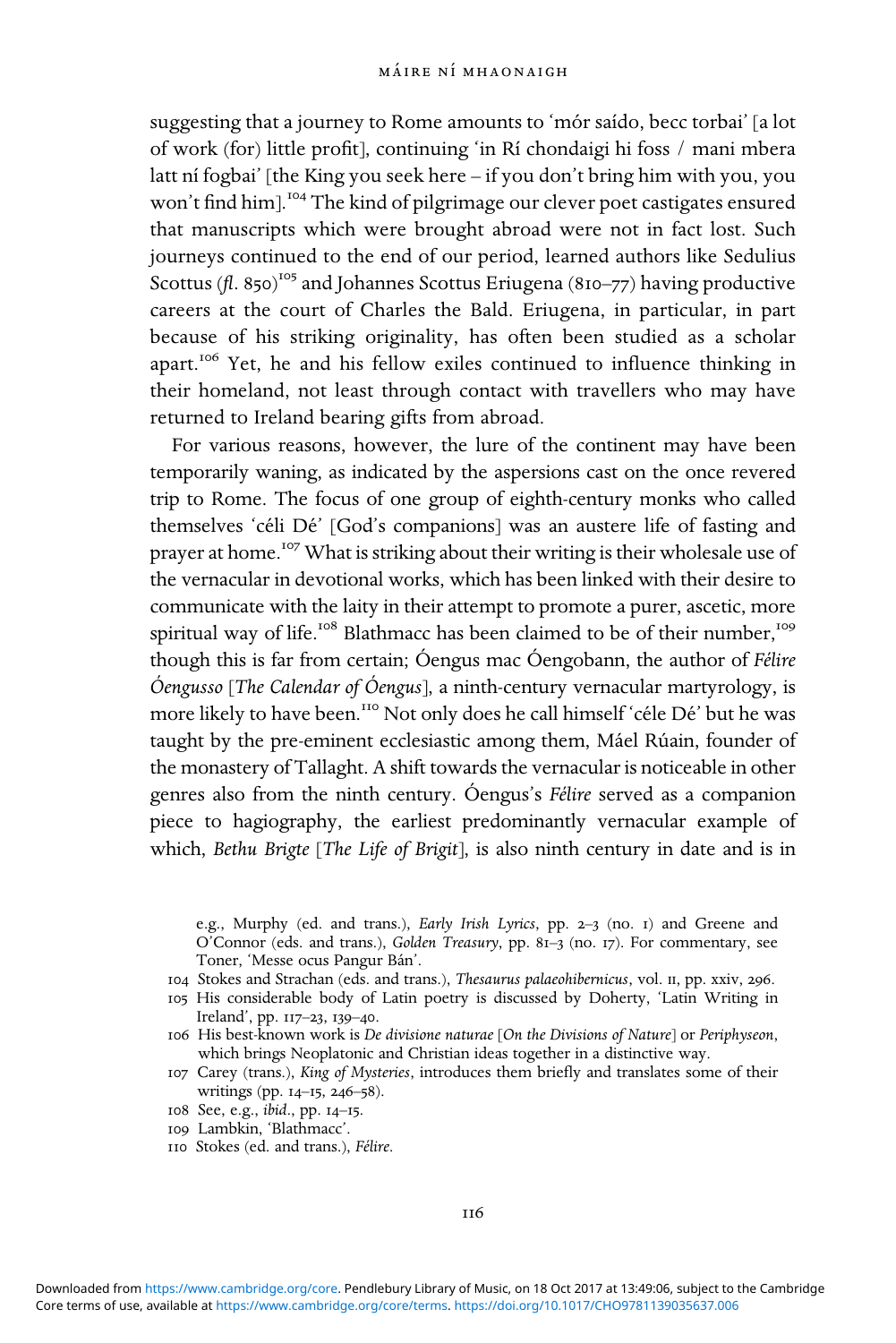fact a bilingual text, of which roughly one quarter is in Latin.<sup>111</sup> That most central of curriculum subjects, biblical commentary, is similarly attested in the vernacular from this time.<sup>112</sup> Annalistic writing in which secular as well as ecclesiastical events are recorded was previously mainly in Latin; Irish is used in chronicles with increasing frequency from the ninth century and this linguistic change may be linked with more detailed recording which is also noticeable from this time.<sup>113</sup>

Needless to say, complex cultural changes too must underlie this spread in use of the vernacular, three or four hundred years after Christianity first came. It is a feature of some genres more than others; with the exception of canon law, legal material was written in Irish and in large quantity already in the seventh and eighth centuries. About fifty texts dating from this period form a collection, the Senchas Már, including material on clientship, marriage and kinship, as well as bees, cats and dogs. Neighbourly relations are regulated for, as is sick-maintenance of all kinds; arrangements for the proper conduct of society are pursued.<sup>114</sup> Having northern associations, the Senchas Már is complemented by a smaller group of texts emanating from Munster in the south which appears to have been more restricted in range.<sup>115</sup> The southern sources may also be stylistically distinguishable from the Senchas Már material, containing a greater proportion of the alliterative, stress-counting metre, rosc, which we have already encountered. Thus, they are often deemed the products of a poetico-legal school.

Written in a similar style and also in the vernacular is Audacht Morainn, poetic advice to an aspiring king.<sup>116</sup> The same constituency, as well as their subjects presumably, were addressed in a prophetic king-list, Baile Chuinn Chétchathaig [The Vision of Conn Cétchathach (of the hundred battles)], which was composed about the same time.<sup>117</sup> Elaborate, stylized Irish is a feature of other king tales: legal dialogue in rosc forms the central part of the

- 111 Ó hAodha (ed. and trans.), Bethu Brigte.
- 112 Meyer (ed. and trans.), Hibernica minora.
- 113 This is clearly an oversimplification since the degree of use of the vernacular depended above all on the practice of a given annalist, and a shift can be seen to have taken place in individual compilations at somewhat different times: see Dumville, 'Latin and Irish', which includes a brief comparison of Irish and English vernacular annalistic writing (pp. 333–4).
- 114 See F. Kelly, Guide to Early Irish Law.
- 115 It includes Cáin Fhuithirbe [The Law of Fuithirbe], the earliest datable law text, composed about 680: see L. Breatnach, 'Ecclesiastical Element'.
- 116 F. Kelly (ed. and trans.), Audacht Morainn.
- 117 It too was contained in Cín Dromma Snechtai; it was in the late seventh century that the last ruler mentioned in the text, Fínnechta Fledach, reigned: see G. Murphy, 'Dates of Two Sources', pp. 145–51.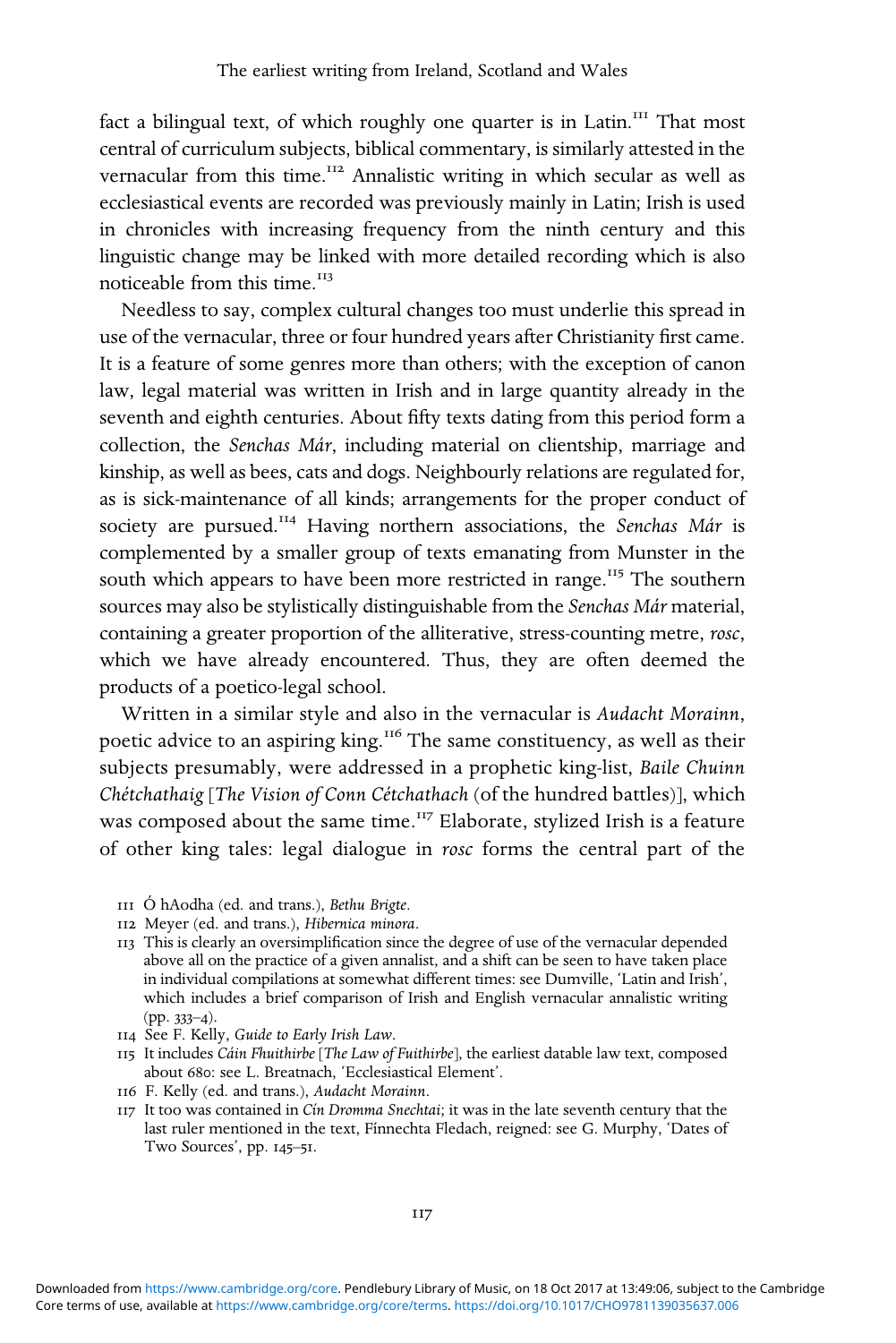seventh- or eighth-century narrative, Immathchor nAilella ocus Airt [The Mutual Restitution between Ailill and Art].<sup>118</sup> A powerful eighth-century poem put into the mouth of the Ulster king, Conchobar mac Nessa, on his hearing of the Crucifixion, has survived as part of Aided Conchobair [Conchobar's Death-tale].<sup>119</sup>

This narrative is in fact the story of Conchobar's conversion, a topic which continued to concern the Irish for some time after the coming of St Patrick in the fifth century. Patrick himself is presented as emerging triumphant, dramatically defeating the pagan king Láegaire and his druids in one seventh-century version of his Life.<sup>120</sup> His forceful persona in this Latin hagiography stands in stark contrast to the more thoughtful spirituality of his own writings, the significance of which lies further in the fact that his 'Confession' and 'Letter to the Soldiers of Coroticus' constitute Ireland's earliest written texts.<sup>121</sup> The theme is explored more sensitively in a pair of interconnected eighth-century voyage tales, Echtrae Chonnlai [The Expedition of Connlae] and Immram Brain [The Voyage of Bran].<sup>122</sup> Featuring supernatural women who lure unsuspecting men to an otherworld of unparalleled pleasures, expectations are spectacularly subverted in Echtrae Chonnlai, since the woman herself is the harbinger of Christianity, and heaven is her natural home.<sup>123</sup> The coming of Christ is foretold in Bran's voyage tale by the god of the sea, Manannán mac Lir. Exploring the issues of perception and reality skilfully, the author invokes an omnipresent, all-powerful God who is a less benevolent figure than in Echtrae Chonnlai. After the first flush of conversion, the complexities of Christian living come to the fore. Apgitir Chrábaid [The Alphabet of Piety], a didactic, religious text which is ascribed to the abbot Colmán moccu Beognae (died 611), but which may have been written a century or so after his death, addresses some of the difficulties in ornate rhythmical vernacular prose. A spiritual primer, with its polished manner it gets its moral message effectively -<br>across.<sup>124</sup>

Bede, the moral didact, would certainly have approved; his positive view of the Irish, had he been in a position to read Apgitir Chrábaid, would only

- 118 Corthals (ed. and trans.), 'Affiliation of Children'.
- 119 Corthals (ed. and trans.), 'Rhetoric'.
- 120 Vita Patricii by Muirchú, in Bieler (ed. and trans.), Patrician Texts, pp. 84–99.
- 121 Patrick, Libri epistolarum; the 'Confession' in Chapter 5 below.
- 122 McCone (ed. and trans.), Echtrae Chonnlai; and Mac Mathúna (ed. and trans.), Immram Brain. On their date, see the former, pp. 29–47.
- 123 McCone (ed. and trans.), Echtrae Chonnlai, §11, pp. 122, 178.
- 124 For the text, see Vernam Hull (ed. and trans.), 'Apgitir Chrábaid'. Its date continues to be debated: see, e.g., Ó Néill, 'Date and Authorship'; and McCone, 'Prehistoric', pp. 34–5.